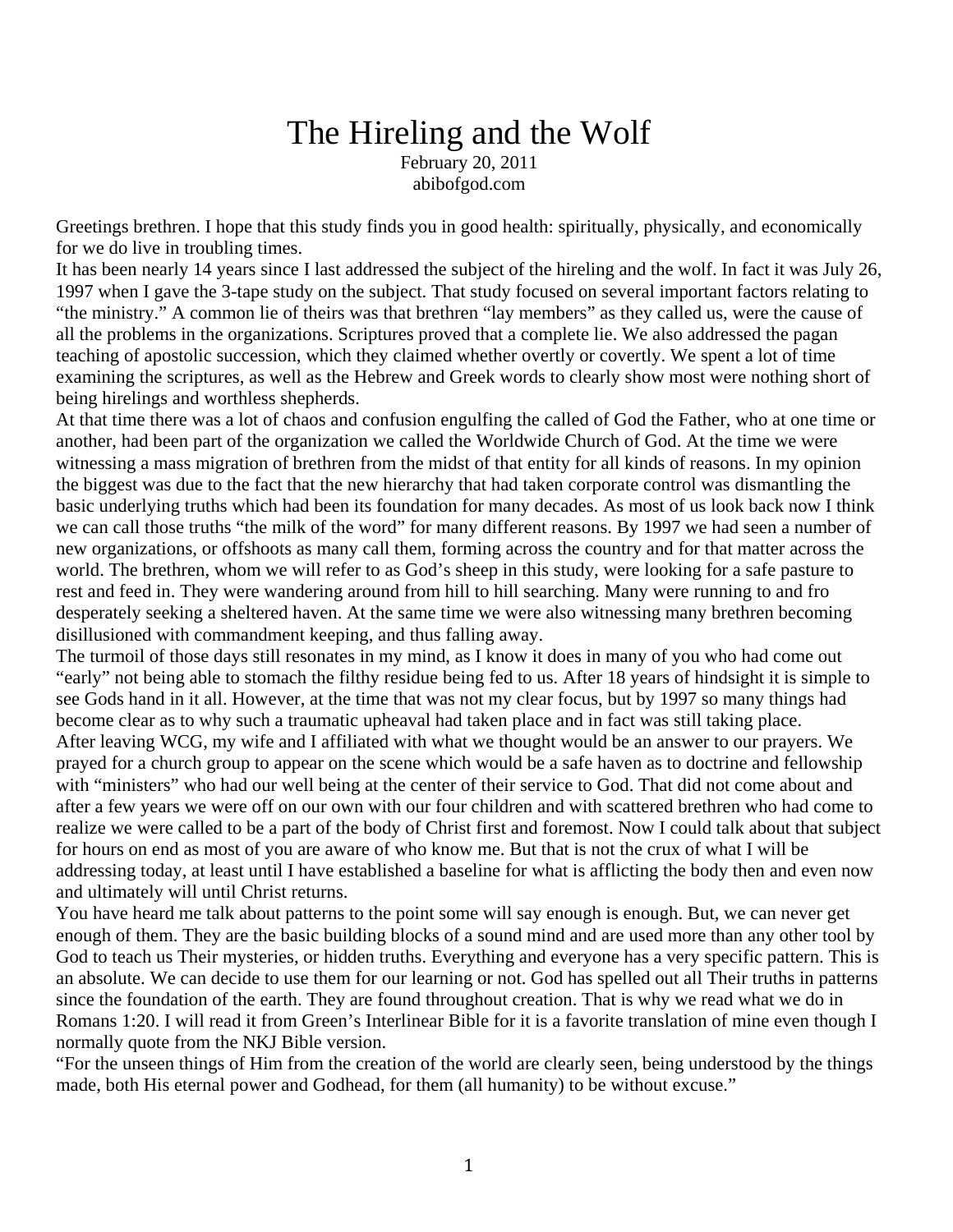These are words of incredible value to all of us who are striving to fulfill the calling we have received from the Father unto the Son. These patterns found in the things made from creation are a gift from God to us all. Many of them are designed to be understood by all mankind, because God placed a spirit in us all, a spirit in man, which has set us apart from the rest of the physical creation. However, we who have been called can see even deeper into these patterns from creation because God has imparted to us an additional spirit, a helper one might say, to open our mind to a much greater understanding than just the physical. We have addressed this often in the past. The apostle Paul makes a wonderful summation of this in 1 Corinthians 2:9-14; "But as it is written: eye has not seen, nor ear heard, nor have entered into the heart (mind) of man the things which God has prepared for those who love Him.

But God has revealed them to us through His spirit. For the spirit searches all things, yes the deep things of God. For what man knows the things of a man except the spirit of the man which is in him. Even so no one knows the things of God except the spirit of God.

Now we have received not the spirit of the world, but the spirit which is from God, that we might know the things that have been freely given to us by God. These things we also speak, not in words which man's wisdom teaches but which the holy spirit teaches, comparing spiritual things with spiritual.

But the natural man does not receive the things of the spirit of God, for they are foolishness to him; nor can he know them, because they are spiritually discerned."

If you do not believe this with all your heart then I suggest you stop reading here at this point for this will not be for you. In this study we are going to be using the spirit of God to help us understand many patterns which will assist us in helping others through some very difficult times being experienced by many brethren currently. Some of the patterns we are going to be covering are vital to our spiritual survival and well being in these evil times.

The way God uses patterns to teach us and to reveal to us a particular lesson is simple. The pattern first teaches, displays, or imparts knowledge and with that knowledge we can gain understanding. With that knowledge and subsequent understanding being combined we gain wisdom as we learn to recognize that particular pattern playing out time and time again. Each of us has seen and experienced this in our lives in both purely physical, as well as spiritual ways. Some of us have never equated it to, or thought of them as patterns and to the fundamental teaching tool of God. Those who have been called, and who have accepted the personal responsibilities that go with that calling, are granted the ability to come to a much deeper understanding of the patterns in the things made from creation, which have in fact separated man from the rest of the physical creation. But I reiterate one does not need to have God's spirit to understand and gain wisdom from many of these patterns in creation.

A little bit of my history. My grandma Bowman had a very good grasp of many of these patterns as they relate to interactions among people. I used to think she was the smartest person alive at times because of her understanding of them. She spent a lot of her life on the farm in the "backwoods" region of Westmeath and Arnprior Ontario, Canada, close to the shores of the Ottawa River. Society then and probably today would not look to one coming from such an environment as being wise in many things. Such however is the arrogance of man's society. Many of my earliest memories were of times when she would impart to, or display for me, this simple wisdom of man. I am not talking about  $2 + 2 = 4$  or anything like that. The wisdom she imparted was about life and its relationships. I miss her dearly and I only wish I had the maturity to appreciate all that she was imparting to me way back then.

As a very young boy I would rather spend the day in the backyard or at the pollywog pond (if I could sneak away) observing the wonders of creation. Things like a spider making a web or how a spider would instantly attack and kill some bugs which got trapped in its web as opposed to some others which it would stand off against for a long while. Or how a pollywog would start to grow legs and then start looking like a toad or a frog and start sticking its head out of the water for air. Simple knowledge and understanding was gained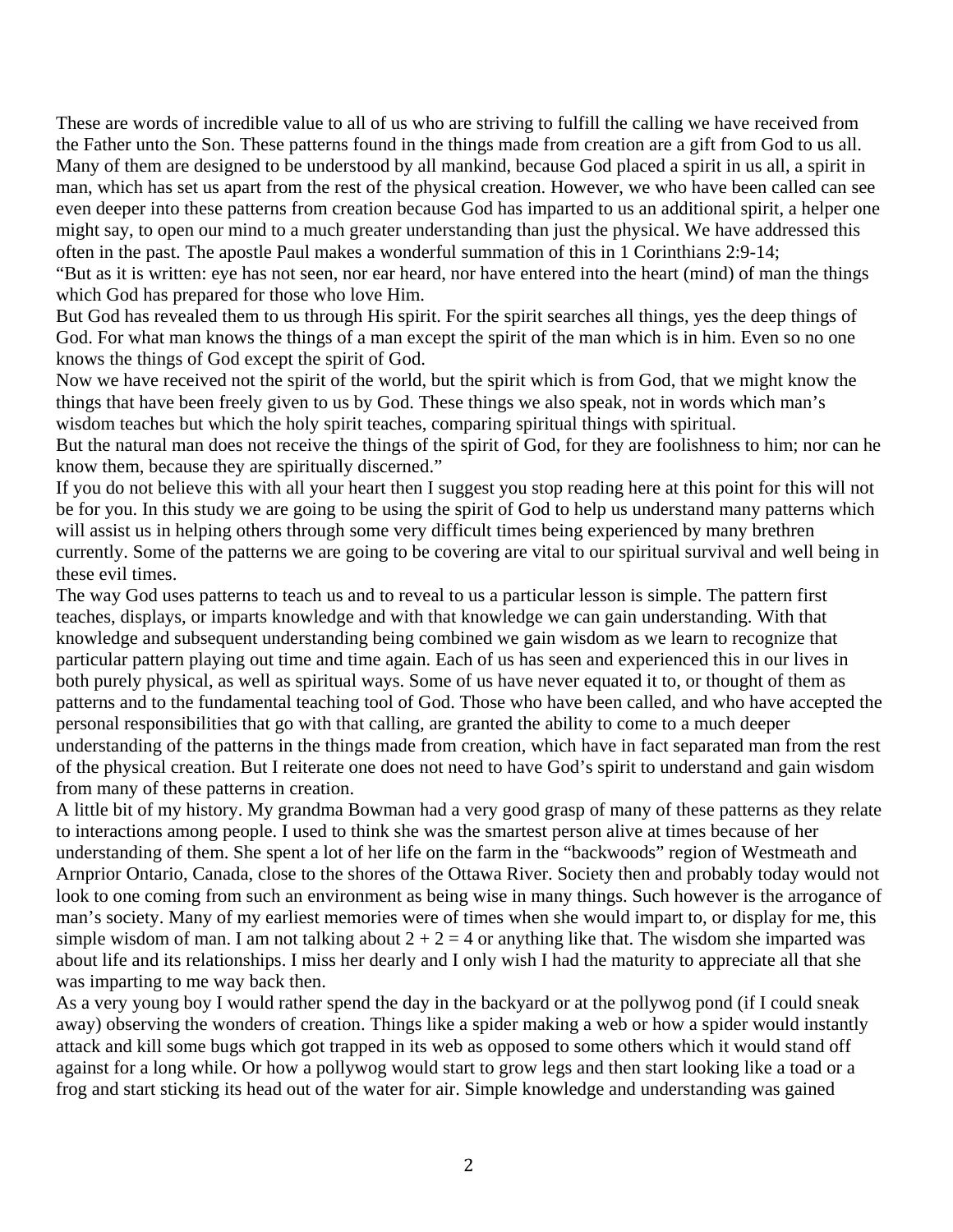through the time I would spend observing the things which were made at creation. As I grew older and acquired wisdom through these patterns I was able to relate them to many circumstances in life, which helped explain the seemingly inexplicable. My mom often used to say to me I was a strange little boy because I would rather be out observing and interacting with my bugs and such than watching TV or doing the dreaded "school work."

I cherished my time out in creation up through my teens and early adulthood. However, decisions in life separated me from this pastime as I assumed more and more of life's responsibilities that society demanded of a young man. At least it used to. Now I do not believe it does, those demands are left solely up to parents who understand their personal responsibility in raising children who will be an asset to a community and not an encumbrance or burden.

In my 27<sup>th</sup> winter I was called of God. That was a life-changing event for me. That winter I fell in love with God and with my sweetheart Linda. What an incredible turning point in my life on both accounts. When God blessed me with His spirit I started seeing the patterns I had been taught through creation in terms and ways I had not understood before. Many of my observations sprang to life in ways I had not conceived of. The clarity was breathtaking in many instances. It still is difficult to put into words. With that stated its time to look into the Bible and combine that with the wisdom readily found in creation, the things which are made, to help us learn some very important lessons of survival when it comes to the subject of hirelings and wolves. God has given these descriptive names to certain men for our understanding.

We need to use the scriptures as God intended them to be used for doctrine, for reproof, for correction, and for instruction in righteousness, so that we may be complete and thoroughly equipped for every good work with the hoped for resulting sound mind. We will see how God likens and patterns many men, and activities of men, to things in nature and actually associates them with specific animals for a reason. Lets take the wolf as an example since it is part of our study today. For those of you who have had the opportunity to observe wolf behavior in the wild or even in documentaries (without a save mother earth agenda) you will have a much better understanding of what God is getting at when Their scriptures use such terms. I have had the opportunity to do both. I could relate lots of stories to you about some of those encounters and experiences in the wilds of northern Ontario. None of them were harrowing or anything like that for I clearly understand a wolf's demeanor, whether in a pack or a loner. Wolves are afraid of man (God made it that way after the flood) and if in a particular instance they don't want to play that part I carry the great equalizer with me. I have never had to follow through with it however. I remember quite vividly one such experience on the shores of the Attawapiskat River. There are no roads going into this remote area. You get dropped off by a floatplane and if you are lucky it will return on the day it's supposed to, to pick you up. For two days straight I sat at a particular location on the river. Both of those days I had a very large, pitch-black wolf come out of the bush opposite me across the river. It would sit on the sandy shore and watch me for a long time. I was hunting moose on that trip. There were wolf tracks everywhere on both sides of the river, but this one wolf was the only one I saw or even heard on that trip, but there were many more in the area. They were all playing their role as scripted in nature, that being, making themselves scarce when people are around. I had a rare opportunity to study this particular wolf for many hours. It was not in the least bit frightened of me. Wolves in that part of the country have little if any contact with people. That usually will result in them running far and fast to put distance between you and them. I was happy this was not the case with this one. The hours spent observing it where of great value to me. I was asked why I didn't shoot it at the time, and on occasion since when I mention the episode to others. I am one of those hunters who hunt to eat not just to shoot and kill. I don't shoot something I am not going to eat unless it presents a real danger. We will discuss some of what I learned from this encounter later in the study.

The area I hunt elk in Wyoming is now overrun by wolves. These particular wolves have lost some fear of man because they are protected. We have observed them walking through wide-open pastures next to homes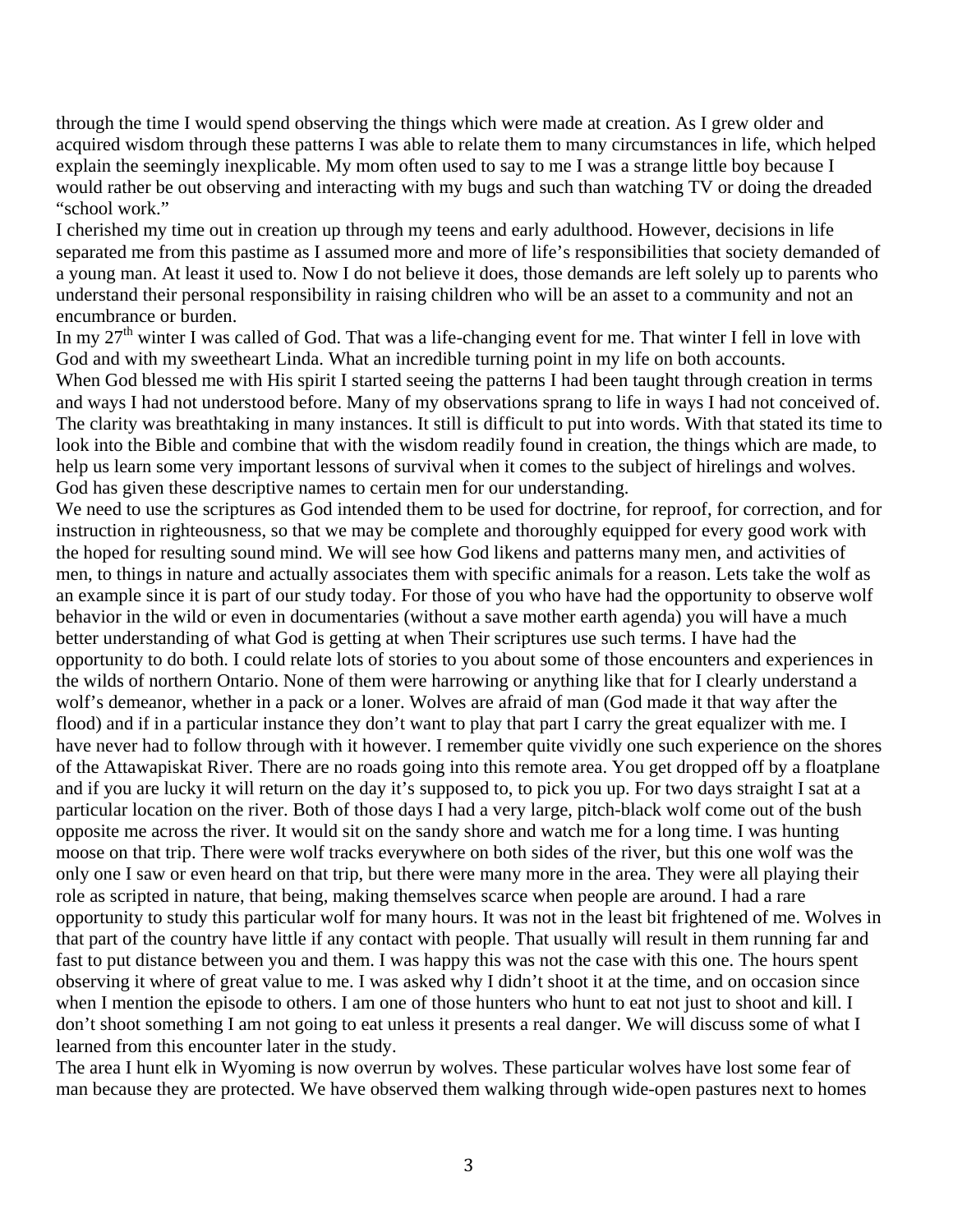and barns during the day. This type of boldness is a direct result of them not paying a penalty for it. Some may say why a penalty? That's simple. In each case they have been looking for an easy kill of a domestic animal. Not much of a challenge for them but some real good eating. We will see this same behavior displayed in those that God refers to as wolves in scripture.

I am sure many of you have seen documentaries on wolf packs. Often they will speak a lot about the hierarchy of the groups. There is always a dominant male and female. The dominant animals can be absolutely brutal to other members of the pack especially when their dominance is challenged. Rank has its privileges when it comes to breeding, eating, and much more. No doubt many have observed them hunting during these documentaries. I find it hypocritical of the producers often, for they really don't show the hunt from start to the gruesome finish. They usually will cut sections of the hunt out, as well as the feeding on the animal when it is still alive. To understand what a wolf does spiritually we need to understand what a real wolf does in conducting its business. It's not pretty and very brutal. What a wolf does to a sheep is something most would not want to witness, even the aftermath. Many sheep are too naive to run for their lives. They depend on their shepherd to protect them. That's great if the shepherd has the character of biblical David but not when a hireling is filling that position.

If we have opportunity we will also address the loner wolf today. They are usually very shifty and crafty. And then there is the wolf in sheep's clothing. Something completely contrary to nature and very, very, deadly to the flock! Regardless of the status of the wolf, every one of them must kill to eat for they are meat-eaters. They need to shed blood. Their existence depends on it. It is very sobering that God uses the wolf to typify the behavior of some men spiritually. We must never minimize this nor forget it, for their behavior can be seen all around us in these dark and gloomy evil days.

We will also discuss the hirelings as goats and the roll of rams in the flock as well. God talks about them all in relation to men.

Our method of learning today will be according to scripture and as delineated in Isaiah 28: 9-10;

"Whom will He teach knowledge? And whom will He make to understand the message? (remember the two fundamental building blocks to acquiring wisdom through patterns) 1) Those weaned from milk! and 2) Those drawn from the breasts! (not infants any longer) For precept upon precept, precept upon precept, line upon line, line upon line, here a little, there a little."

Genesis the first chapter contains the beginning of knowledge of patterns to be found in creation. God has left us an incredible lesson here if we are willing to believe.

The heavens and the earth, light and dark, night and day, water and solid ground, grass and seeds, trees and fruit, sun and moon, all kinds of creatures; birds, fish, cattle, etc all after their own kind and so on. An absolute wealth of knowledge if we can understand it as God wants us to. God takes a lot of time and scriptures explaining all their patterns to us throughout the entire word of God.

But something very special takes place on the sixth day in verse 26;

"Then God said, let Us make man in Our image, according to Our likeness; let them have dominion over the fish of the sea, over the birds of the air, and over the cattle, over all the earth and over every creeping thing that creeps on the earth."

What an incredible amount of knowledge is transferred here by God to those who wish to understand the hidden things of God or as many religionists put it, the mysteries of God.

In Their image and according to Their likeness simply tells us we look like God with hands, feet, legs, head, eyes, ears, etc as well as having Their ability to make moral decisions. None of the rest of the physical creation has this ability for each species is programmed by a specific instinct, which forms their pattern of life with all its activities and results. Man however has free moral agency! We have a spirit which sets us apart. That spirit enables us to make moral decisions. Without it we would not have "dominion" over the other living creatures that are found on the earth. In fact we would be just part of the food chain. Through this spirit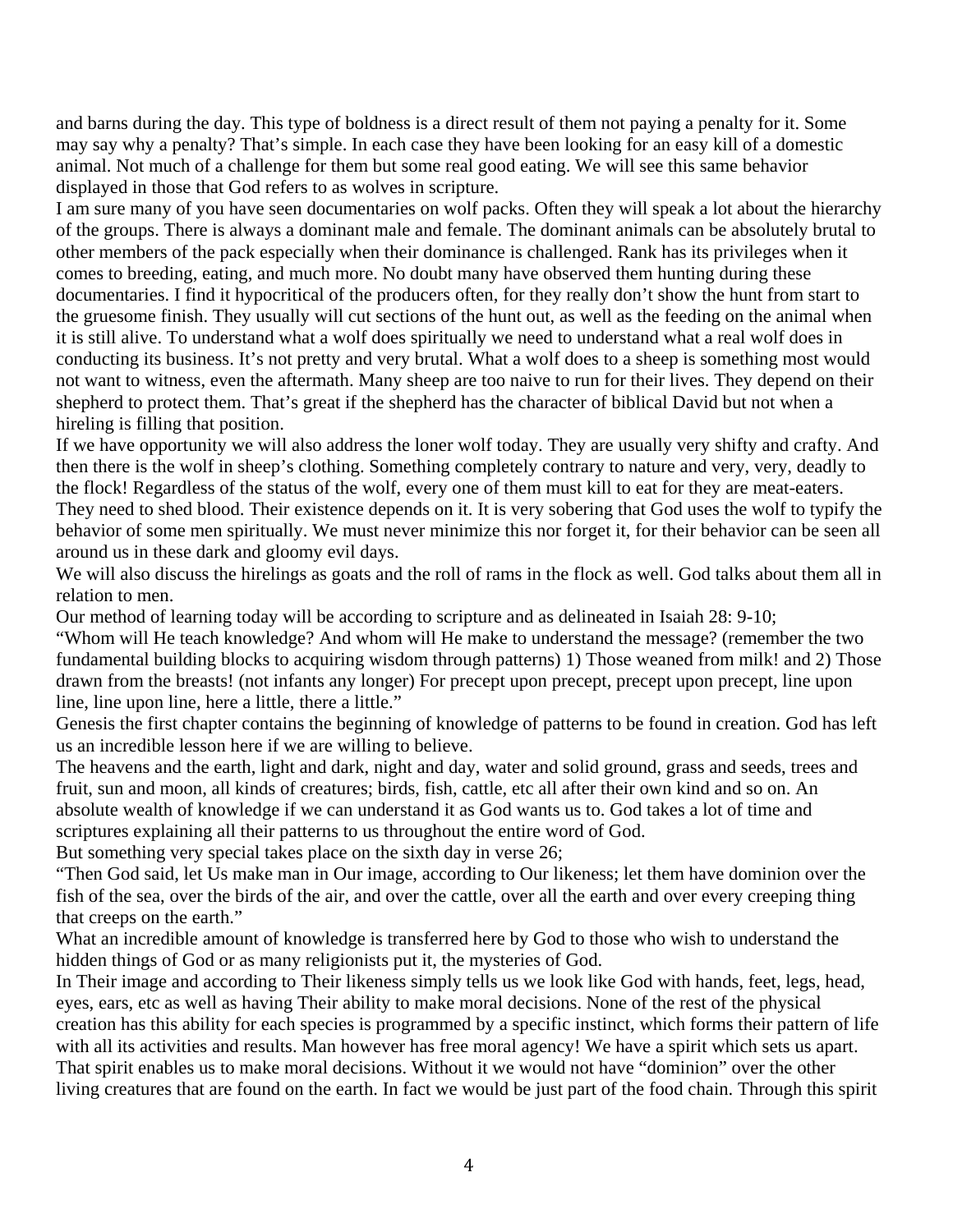in man we are able to think of, as well as make moral decisions in relation to the other species which have been given life by God. It was critical to our being granted dominion over them so that we could experience some of the responsibility which God hoped we would emulate and exhibit after Their kind. Righteous behavior and character development was the goal and still is. It is a training exercise in godliness. Dominion here in verse 26 is #7287 in the Strongs. It says of it, "a prime root; to tread down, ie subjugate; specifically to crumble off."

The Brown, Driver, Briggs says of it, "have dominion, rule, dominate … as in chastise, tread, trample" One thing we are taught here about this dominion is it will take a lot of work. For instance if you walk up to a lion and suggest to it you are going to dominate it by trampling it down, treading on it, or even chastising it, I do believe its instinct would kick in and you would become dinner or maybe just a lifeless corpse. The same pertains to a horse. We just don't walk up to it and suggest to it we have dominion over it so take me for a nice ride. Mr. Horse will have a different idea which would result in us getting thrown off and maybe even trampled down our self. The same pertains to a cow. It doesn't say to itself, oh there's a man, he has dominion over me so I think I will fatten myself up so he can eat me.

We have been given the ability to work in the lives of the other living creatures in a similar way that God works in our lives. I don't think it takes any explanation from me as to how this was meant to happen. What we do need to address right here is the big omission which takes place in verse 26. Nowhere in the account of creation week do we see God giving man dominion over another man or for that matter a woman. This is very important. Man was not given the authority to tread down, trample, or subjugate another of his kind. It was not part of the plan or the command. It was not to be found in God's training for us, or the work of our hands. We were created in Their image and likeness.

Unfortunately for the first man and woman, the first Adam and Eve, there was a test applied to them after their basic training was complete to see if they would remain faithful to it and thus the image and likeness of God. Everything had gone well according to plan up to that point. Life was good and when life is good, get ready. Israel was warned about that repeatedly. Many scriptures come to mind with Deuteronomy 8:11-14 being just one of them. I hold this lesson close to heart, and have made an effort to call a fast during good times.

To sum it up they failed miserably. Lets pick up the aftermath in Genesis 3:9,

"Then the Lord God called to Adam and said to him, where are you? So he (Adam) said, I heard Your voice in the garden, and I was afraid because I was naked; and I hid myself.

And He said, Who told you that you were naked? Have you eaten from the tree of which I commanded you that you should not eat?"

Now watch how Adam responds to a very specific question. He does not do so with a simple yes, which would have meant he was taking responsibility for his own actions.

Verse 12;

"Then the man said, the woman whom you gave to be with me, she gave me of the tree and I ate." So here we have Adam, the progenitor of all mankind after him except for Christ, blaming Eve for his actions. Not just Eve however, for he also blames God here as well for giving her to him. Now watch, his terrible example did not go unnoticed.

Verse 13;

"And the Lord God said to the woman, what is this you have done? And the woman said, the serpent deceived me and I ate."

Eve followed Adams example of blaming another for her actions, not taking responsibility for them herself. Grandma would say, "What a fine kettle of fish we have here" and probably throw in a, "monkey see, monkey do" remark.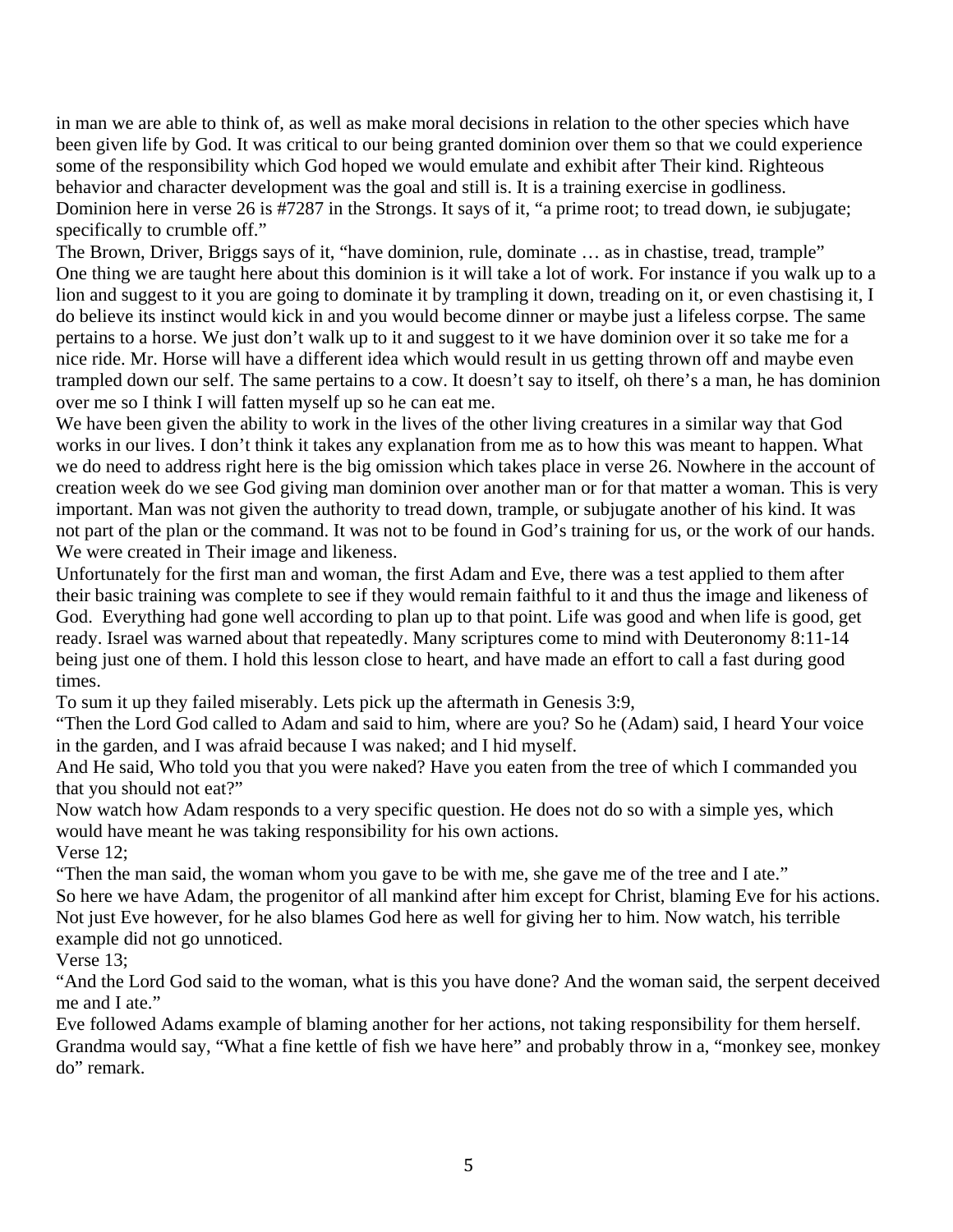God goes on now and details what They did as punishment to the three individuals involved in the sin. What is important to the patterns we will be discussing today is found in the last part of verse 16 where God is addressing Eve.

"…your desire shall be toward your husband, (yes they were married) and he shall rule over you." The Hebrew word translated rule here is #4910 mashal. Strongs says of it, "a prime root; to rule." The Vines says of it, "to rule, reign, have dominion. This term is common in both ancient and modern Hebrew…it is used most frequently in the text to express the ruling and dominion of one person over another."

There is no doubt what this word means here in this verse. For the first time ever in their relationship Adam would have dominion, rule, over his wife Eve. This was a terrible turn of events. It also would affect the plan of salvation and the future roles of the second Adam and the second Eve. However, that is for another study. Adam and Eve had now entered into an entirely different relationship and set the pattern for the rest of mankind. That is not what God wanted at creation but due to Adam and Eve entering into a sinful act and the resulting character flaw being revealed, a new pattern was set in motion. God would now have to work with it and use it to further Their plan and the revealing of the family of God. They had to change part of the process. It would take millennia for Them to work with this relationship to accomplish Their plan through one becoming the Son and the other the Father. But focusing on where we are here in Genesis 3:16 we must acknowledge not only the rulership which entered in but also the "desire" Eve would have for her husband. This is very important to understanding the balance which would now be required in the marriage relationship and how it would shape that between the second Adam and second Eve especially when it comes to another stepping between them as Satan had done.

Desire here is the Hebrew word #8669, teshuwqah. Strongs says of it, "from 7783 in the original sense of stretching out after; a longing." #7783 is shuwq and means, "to run after or over, ie: overflow." The Brown, Driver, Briggs says of it, "longing."

Now why do I say this is so important to understand?

Because right here we see what is to be the pattern of a relationship that will lead to the union of the Son of God with His bride. The second Adam and the second Eve. He will be sovereign in their relationship and she will long for Him, follow Him wherever He goes, suffer with Him, rejoice with Him, obey Him and His lead, love Him, and remain faithful to Him all the days of her life. She will be one with Him. She will not allow anyone or anything to come between them as the first Eve had done with Adam. She will take direction from Him and only Him. She will follow the family rules, which are those of the Patriarch God the Father, as her husband teaches them to her. She will not be competing with Him for rule in the household let alone in their relationship.

The first Eve was deceived into believing Satan's teaching was correct and her husbands flawed. Satan used her vanity to make her stumble, as well as using the desires of her flesh. The second Eve will have nothing to do with vanity. It is a death trap spiritually for it is the underlying reason and motive for why Lucifer sinned. Ezekiel 28: 17; "Your heart was lifted up because of your beauty; you corrupted your wisdom for the sake of your splendor…" Now contrast this with the attributes of the bride of Christ as stated in her resume in Proverbs 31:30, "Charm is deceitful and beauty is vain. But a woman who fears the Lord, she shall be praised."

So from this point forward in Genesis, woman was to cling to her husband as one in everything. No competition, no desire for power over him in any form whether intellectual or physical. There was to be absolutely no vanity in their relationship.

But!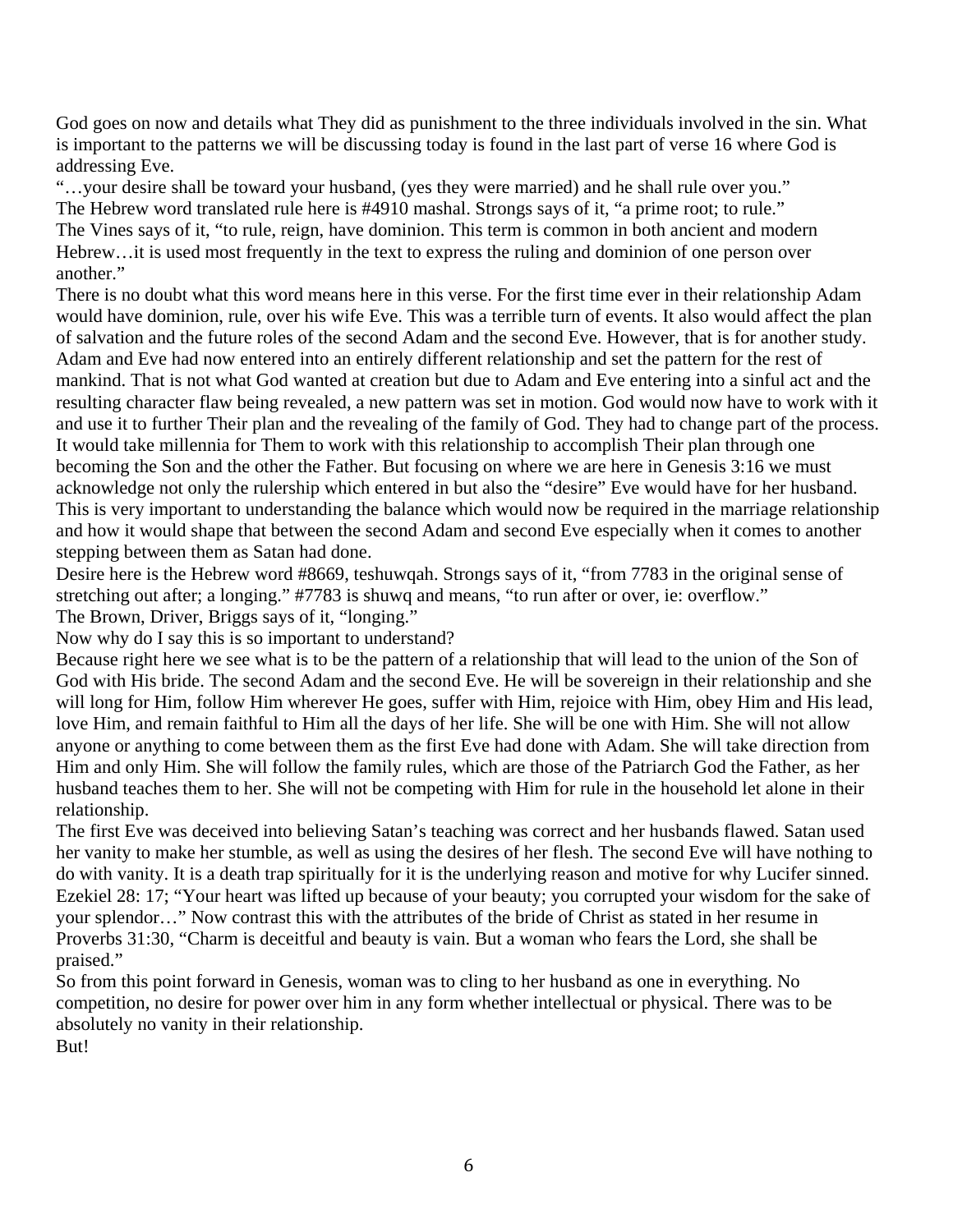We have not forgot about the 3<sup>rd</sup> being in this first sin between Adam and Eve. He was now to be a pestilence to them and a continual burden to them and all their offspring. We see the effects of it all around us today. We will address that alot as we continue in this study.

The understanding of the pattern, which was to exist between a husband and a wife, is quite simple. It is one of mutual love, admiration, and respect, and of suffering together in all things. Satan has left nothing undone in his attempt to destroy that relationship physically and he is relentless in doing so between Christ and His bride as well. Christ will marry His church, His called out ones who have not only been called and chosen but most importantly who have remained faithful in all things to Him and to the Father of the family. This is not an easy task having to contend with the pulls of the flesh let alone the constant attacks from the devil. We do rejoice however in the fact that the second Adam is a true Savior of His body, His spiritual flesh and blood, and will never leave nor forsake us as the first Adam did to the first Eve. If there ever was a case of throwing someone under the bus it was displayed by Adam.

Satan knows how successful he has been at coming between a husband and a wife. We are surrounded by the evidence of it. He is using the same tactics to come between those called of the Father unto His Son. He is very clever and will stop at nothing to do so. As soon as he can put a controlling voice between us and our husband, he knows he is close for his success rate is almost perfect. We can't let this happen to us! If we have allowed such things to take place we must grow in the grace and knowledge of our Lord Jesus Christ to overcome it and thwart such wicked things. We must always look to our husband for direction and understanding and no other. It is vital to an everlasting relationship between a husband and wife. It has been imperative that I establish the things I have before we proceeded with the patterns of the hireling and the wolf. I only hope it can be as important to you as it has been to myself, and others. We are our brother's keeper. The church, the body of Christ, is under relentless attack from our adversary the devil.

We are going to pattern a lot of identities today. When talking about hirelings and wolves we need to bring in the whole cast of characters as well as all the descriptions God assigns to them. We will be covering and assigning names such as false shepherds, worthless shepherds, fatlings, thieves, robbers, and he-goats to the appropriate characters. We will be identifying sheep, goats, and rams through their interactivity with hirelings and wolves. The Bible is very clear about all of these if we just follow it through its patterns.

Lets start with the hireling first. There is no better place to start than in John the  $10<sup>th</sup>$  chapter. We will be introduced to both the hireling and the wolf here as well as some of their character flaws, and some traits which are very discernable spiritually. But first let's let the word of God lead into it and build the foundation in context for what Christ is teaching us for our safety and well being. John 10:1-5;

"Most assuredly, I say to you, he who does not enter the sheepfold by the door, but climbs up some other way, the same is a thief and a robber. But he who enters by the door is the shepherd of the sheep. To him the doorkeeper opens, and the sheep hear his voice; and he calls his own sheep by name and leads them out. And when he brings out his own sheep, he goes before them; and the sheep follow him, for they know his voice. Yet they will by no means follow a stranger, but will flee from him, for they do not know the voice of strangers."

So much wisdom here! Lets just repeat a few simple and obvious facts from these verses which have been illustrated here for our understanding.

A sheepfold is meant to be a place of security.

Not all the sheep in it belong to one shepherd.

There are robbers and thieves who want to penetrate the sheepfold. They know they can't come through the front door and must use other methods.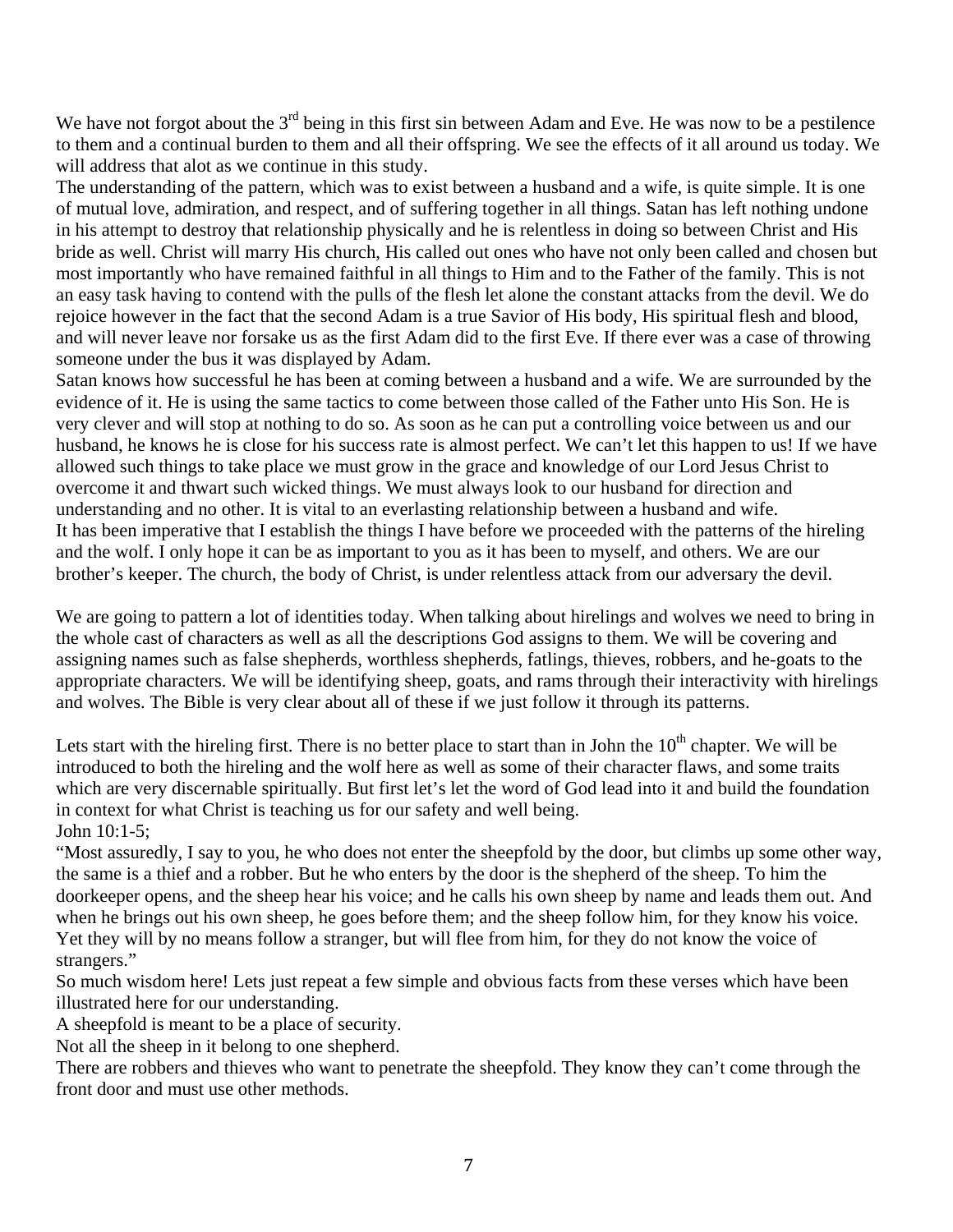There is a doorkeeper or gatekeeper who decides who comes through the door. He is able to discern between a shepherd and a robber.

The shepherd uses the open door to call to his sheep.

His sheep recognize his voice and gleefully follow after him and reject the voice of a pretender.

Now I am sure our minds can be swimming in many of these illustrations as to what they represent individually and as a whole. We will follow some, if not all of them through today, for they are a contextual

foundation for what Christ is going to further illustrate here in John 10, as well as teach.

Verses 7-14,

"Then Jesus said to them again, most assuredly, I say to you, I am the door of the sheep. All who come before Me (to the door that is) are thieves and robbers, but the sheep did not hear them." (He is talking about false and worthless shepherds here)

I am the door. If anyone enters by Me, he will be saved, and will go in and out and find pasture." (Notice the sheep are going to be the only ones let into the fold. The fold was used to keep sheep safe at night when predators do most of their dirty work. During the daylight the sheep go to and from the fold under the watchful eye of the shepherd.)

"The thief does not come except to steal, and to kill, and to destroy. I have come so that they will have life, and that they may have it more abundantly." (Quite a contrast. No mincing of words here as to the purpose of a thief. Be mindful Satan is the chief thief, killer, and destroyer with his minions just mimicking his ways.) Verse 11;

"I am the good shepherd. The good shepherd gives his life for the sheep. But a hireling and not the shepherd, one who does not own the sheep, sees the wolf coming and leaves (yields up is what the Greek means here and that will become very important in identifying a hireling) the sheep and flees; and the wolf catches the sheep and scatters them. The hireling flees because he is a hireling and does not care about the sheep." Oh is there alot to talk about here.

A hireling is not a true shepherd but just one who plays the role for a price. He does not own the sheep and when trouble arises he says, "I am out of here" if it endangers him. He will not lay down his life for the sheep. He will however make a livelihood from them.

King David didn't own the sheep he watched but he sure did put his life on the line to protect them. 1 Samuel 17:34-36,

"But David said to Saul, your servant used to keep his fathers sheep, and when a lion or a bear came and took a lamb out of the flock, I went out after it and struck it, and delivered the lamb from its mouth; and when it arose against me, I caught it by its beard, and struck and killed it. Your servant has killed both lion and bear…"

David was no hireling. He set a perfect physical example of what a shepherd should be willing to do even if he did not own the sheep for he was entrusted with their well being. He was a worthy shepherd and earned his wages. On the other hand the hireling is nothing more than a thief and a robber, taking wages but never intending to protect the sheep when a wolf (or bear or lion) would show up. The hireling is a coward with deep character flaws. The hireling likes having dominion over the flock but not to the depth of fighting for it with a real genuine predator. It's just a way of making a living. These hirelings are false and worthless shepherds, and they are also likened to goats by God.

We will be reading from Ezekiel quite a bit today as well as other first covenant scriptures but nothing sums up the activities in full length color as does Ezekiel 34, in reference to them being goats. We can read about it in verses 18-21,

"Is it too little for you to have eaten up the good pasture, that you must tread down with your feet the residue (remainder) of your pasture, and have drunk of the clear waters, that you must foul the residue with your feet?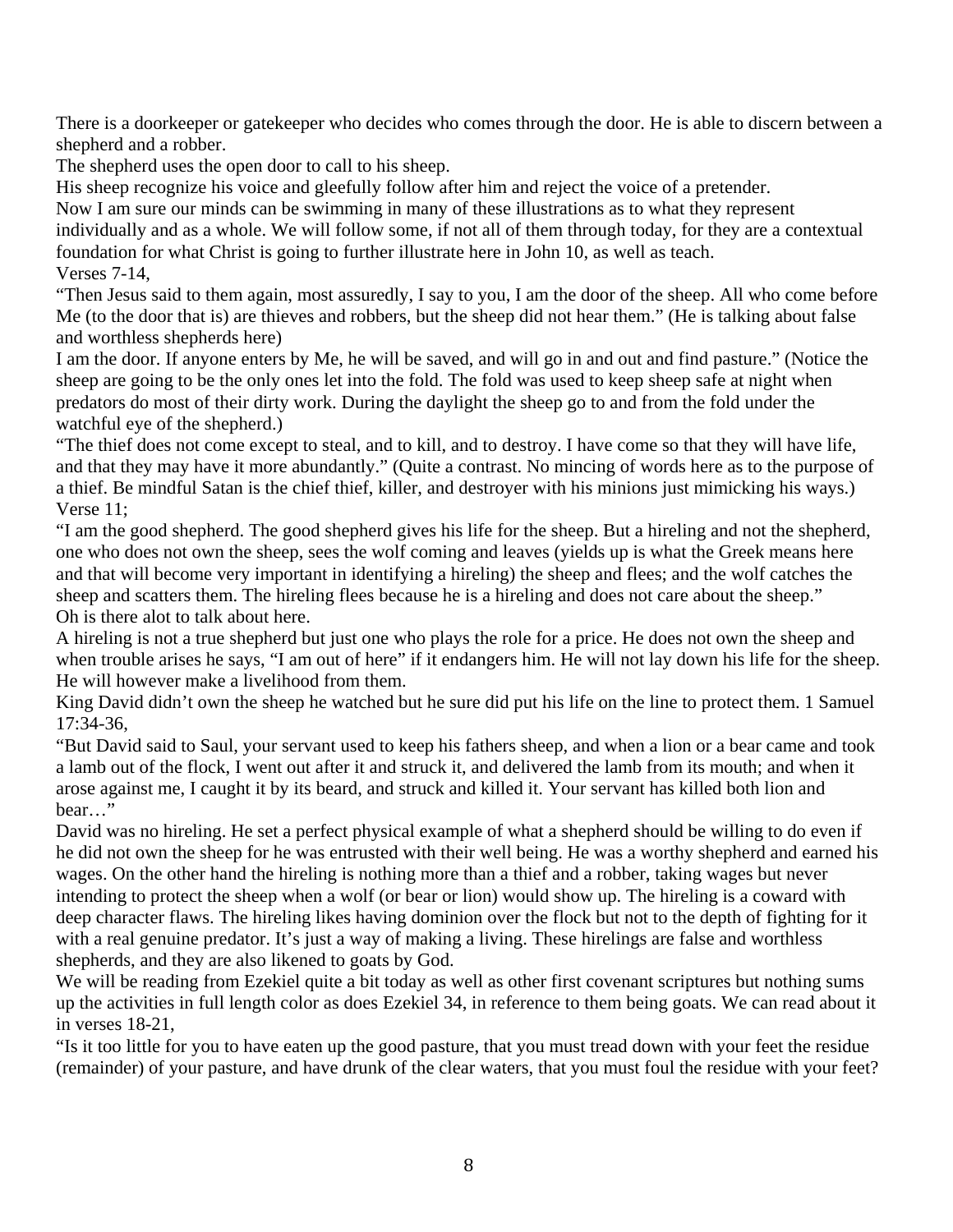And as for My flock, they eat what you have trampled with your feet, and they drink what you have fouled with your feet.

Therefore thus says the Lord God to them: (the goats) behold I Myself will judge between the fat (goats, for they ate all the choice things) and the lean sheep (because they only were left with defiled residue). Because you have pushed with side and shoulder, butted all the weak ones (sheep) with your horns, and scattered them abroad."

Here we have a very vivid description of what a goat will do to a flock of sheep. In ancient times goats were trained to lead a flock of sheep in some cultures. They had attitude one might say in today's vernacular. It is a fact that goats will push sheep around but only the weak ones, that being the ewes and the lambs. They will butt them with their shoulder and their horns to keep them from feeding on what they think is theirs. They will only allow the weak to eat on what is left after they have repeatedly had their fill and defiled the rest. I hope your minds are swimming in the realities of today when it comes to hirelings and the sheep and these simple illustrations given to us by God.

How do we know these are goats here and that God is labeling worthless and false shepherds as such? The entire context before this from verse one tells us so. Before we get to the grim details lets read verse 17. "And as for you O my flock, thus says the Lord God; (Adonay Yehovih througout) behold I will judge between sheep and sheep, rams and goats."

This is an absolute promise, as we will see later in Matthew the  $25<sup>th</sup>$  chapter. But here we can see the backdrop of their behavior as we have just done and will continue to do in Ezekiel 34. But lets establish the key characters in this judging. Sheep here is the Hebrew word, sey # 7716. It refers to a lesser or small member of a flock which grazes. That would be a ewe or a lamb be it of sheep or goats. Then we have rams mentioned which is #352 ayil. It can refer to almost anything strong but when used in this context it means "a ram from his strength." Then we have goats. It is the Hebrew word attud (attitude) #6260. Strongs says of it, "prepared, ie full grown; spoken only in plural of he-goats, or leaders of the people." Lets examine this cast of characters here.

Little sheep will be judged with little sheep. Those are the weaker members of the flock and that is what God does in His righteousness. Once again we will go through all of that when we get to the second covenant

scriptures later.

Then we have a judgment between Rams and He-goats. Very important to our understanding of what is going on today. A new character is introduced here, that being Rams. Rams are mature male sheep. They are not goats. They are not shepherds. However they do watch over the flock. A ram will flatten a he-goat that tries to mess with his flock. It is really something to watch. The ram is a symbol of strength throughout the scriptures and in many cultures anciently as well as today. Here we see a judgment taking place, between rams and hegoats. Now why do you think God makes that point here in Ezekiel 34? It should be obvious to us all. Rams resist he-goats, the leaders, or false and worthless shepherds of the flock. The hirelings, trained to be "the leaders".

I have had the wonderful experience of seeing some real rams come to the rescue of the weaker members of the flock of God today. I have seen them stand up to both hirelings and wolves. They are a major asset in the work of God, in the body of Christ. They seek no wages or self-glorification, and certainly no dominion over other members of the flock. They have a responsibility to look out for the weaker members and help them to reach a state of maturity in a safe environment. God will judge them as a ram and in direct correlation to their actions towards he-goats. This is very important to the body of Christ for it is He who places all of us in His body as He sees fit, as we will review later.

Getting back to the he-goats. They are cowards when they are stood up to. At times they will try bluffing their way through something but if they come up against a ram or a real shepherd they will back down or get smacked. Either way they are humiliated in human terms for they are full of vanity. They are real tough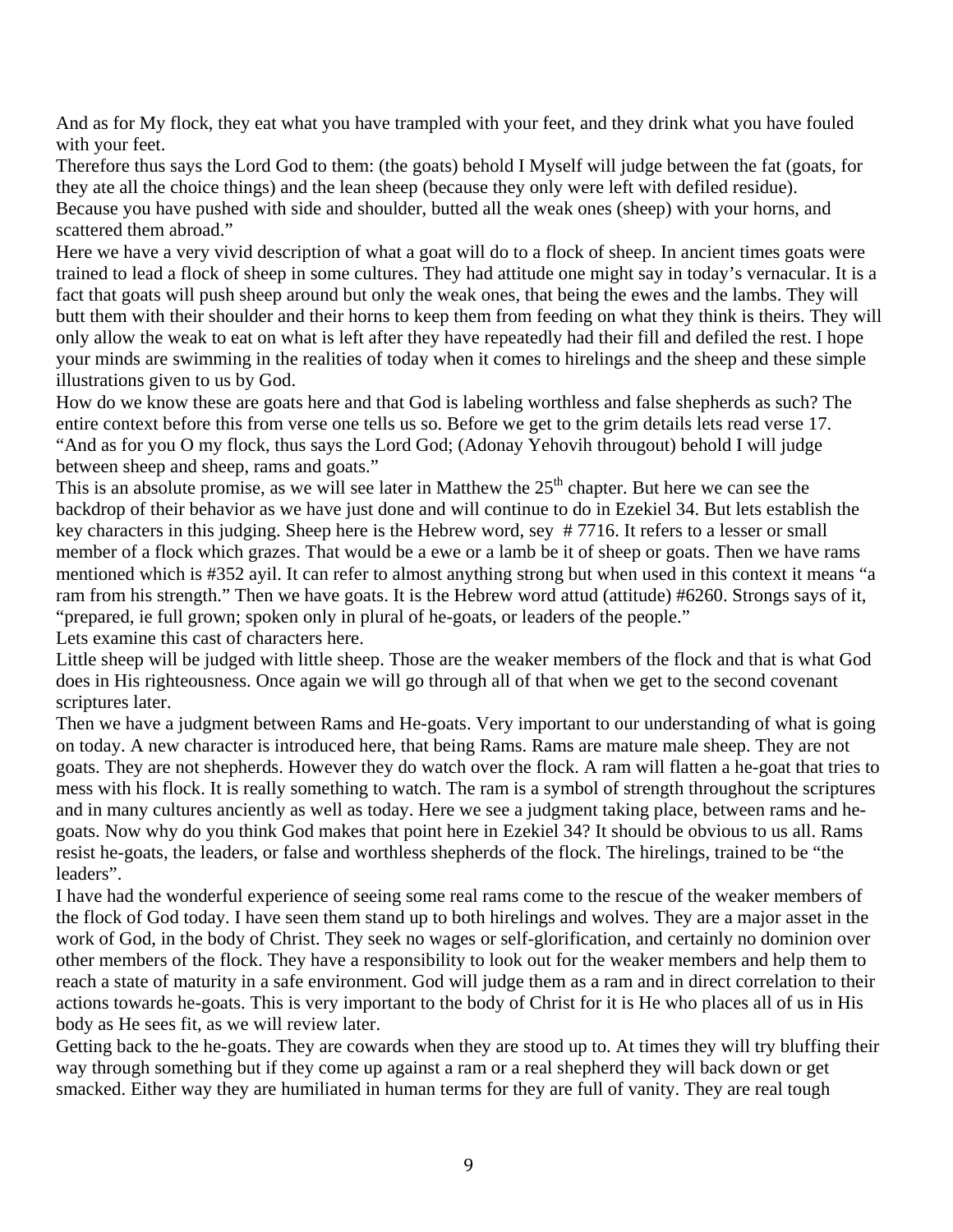talkers with ewes and lambs. They appear to them to be strong but also insensitive to the needs of the flock or congregation because they are focused on feeding themselves with the best of the best. They will take from the flock when the flock has virtually nothing. Lets read about these thieves and robbers in excruciating detail here in chapter 34 starting in verses 1-2.

"And the word of the Lord came to me saying, son of man prophesy against the shepherds of Israel, prophesy and say to them, thus says the Lord God to the shepherds: Woe to the shepherds of Israel who feed themselves! Should not the shepherds feed the flocks!" (Statement not a question)

:3) "You eat the fat and clothe yourselves with the wool; you slaughter the fatlings, but you do not feed the flock." (only filthy residue)

:4) The weak you have not strengthened, nor have you healed those who were sick, nor brought back what was driven away, nor sought what was lost; but with force and cruelty you have ruled them."

Brethren this is talking about what has happened and is happening in the churches today. The worthless shepherds are so intent on providing for themselves from what the sheep have to give they are causing incredible hardships on the body of Christ. They want everything the sheep can produce! They call themselves shepherds of God but are anything but in their actions and their cravings.

:5) "So they were scattered because there was no shepherd; (just hirelings, he-goats, thieves, and robbers.) and they became food for all the beasts of the field when they were scattered."

I have witnessed this time and time again. When a group or congregation is caught up in this type of leadership they eventually break apart due to the tug of war over dominion of the sheep. Then you see all the wolves circling the sheep picking them off before they have a chance to reach the safe pastures of the Good Shepherd. What should be troubling to us is the lack of rams to stand up for the weaker members of the flock. Those men who are not paid wages but have the ability to protect the flock should be making a difference but in many cases fold to the pressure put on them by the hirelings. If you find yourself in a situation in which you can be a defender of the flock and you have the ability to do so you had better do it or the Good Shepherd will judge you just as He does a he-goat hireling.

:6) "My sheep wandered through all the mountains (folds of the muckety mucks who are high on dominion) and on every high hill: (the little muckety mucks who want to be like the big ones) yes, My flock was scattered over the whole face of the earth, and no one was seeking or searching for them." (except for wolves) Now we are going to get to the physical punishment for the hirelings, the great ones, who trodden down the sheep and take everything they produce for themselves.

:8-10) " As I live, says the Lord God surely because My flock became a prey, and My flock became food for every beast of the field, because there was no shepherd (one who acted like one) nor did My shepherds (those He has actually placed in the body as overseers) search for My flock, but the shepherds fed themselves and did not feed My flock, therefore, O shepherds (both categories here) hear the word of the Lord God: Behold I am against the shepherds, and I will require My flock at their hand; I will cause them to cease feeding the sheep, and the shepherds shall feed themselves no more; for I will deliver My flock from their mouths, that they may no longer be food for them."

Just incredible!

Here God tells us He will change the entire structure of the flock and how it will function. No more shepherds! What do I mean by this?

God will use the sheep to care for the sheep. He will give them what they need and He will place them in the body so that it is cared for by all the members of it. No muckety mucks, no worthless shepherds, no hirelings, no he-goats, no thieves and robbers, no perverted dominion of any kind. That is what is happening today. The Good Shepherd is calling out His sheep by name, one by one, out of a fold which has become corrupted after the ways of this world and after the spiritual sickness of Satan. He is giving them an enhanced spirit to see them through.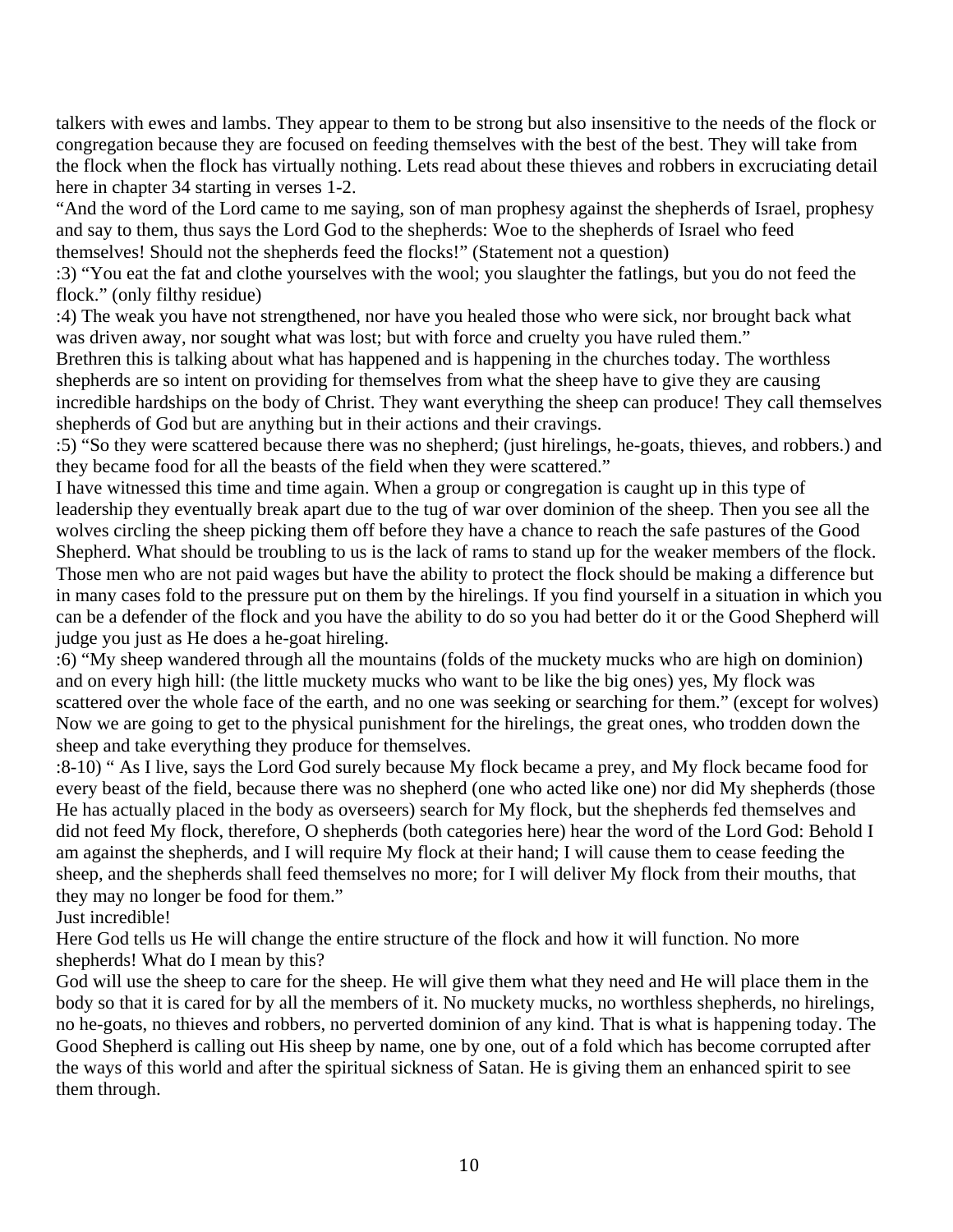Lets read Ephesians 4: 7-8 and 11-16. We have covered these verses often in the past and when doing so I usually point out we do not use verses 9-10 for they are not part of the word of God and fit very clumsily in this context as they should. These particular verses here are used by the "great ones" to claim dominion over Gods sheep. They are blinded to the intent and purpose of them.

"But to each one of us grace was given according to the measure of Christ's gift. Therefore He says: When He ascended on high, He led captivity captive, and gave gifts to men.

And He Himself gave some to be apostles, some prophets, some evangelists, and some pastors and teachers for the equipping of the saints for the work of ministry, for the edifying of the body of Christ, till we all come to the unity of the faith and the knowledge of the Son of God, to a perfect man, to the measure of the stature of the fullness of Christ; that we should no longer be children, tossed to and fro and carried away with every wind of doctrine, by the trickery of men, in the cunning craftiness by which they lie in wait to deceive, but, speaking the truth in love, may grow up in all things into Him who is the Head, Christ, from whom the whole body, joined and knit together by what every joint supplies, according to the effective working, by which every part does its share, causes growth of the body for the edification of itself in love."

The great ones try to use these verses to declare they have dominion over the brethren, the sheep of God. They are completely deluded and suffer from spiritual diseases of the mind. They actually believe that these are titles of authority given by Christ here. How sick is that! These are simple functions given by Christ to help the body grow into the stature and fullness of Christ its husband. They are given for "the equipping of the saints for the work of ministry" That means just what it says. The entire body is to function for the "ministry" or as the Greek means "service" of itself in love with each and every part doing its share. Christ will feed Himself, His body. He will give us clean and safe pastures to feed in, away from the fray of those who are hell bent on dominion and fleecing us of everything we own, and scattering us all over the landscape of religious perversion.

What we are reading in Ezekiel 34 is very relevant to us today. We will get back to lots of second covenant scriptures later to clearly show what the body of Christ looks like and how it is to function but lets continue back in Ezekiel 34 to continue confirming the truth of who and what we are and these vital lessons of survival. Verses 11-16;

"For thus says the Lord God: Indeed I Myself will search for My sheep and seek them out. As a shepherd seeks out his flock on the day he is among his scattered sheep, so will I seek out My sheep and deliver them from all the places where they were scattered on a cloudy and dark day.

And I will bring them out from the peoples and gather them from the countries, and will bring them to their own land; I will feed them on the mountains of Israel, in the valleys and in all the inhabited places of the country.

I will feed them in good pasture, and their folds shall be on the high mountains of Israel. There they shall lie down in a good fold and feed in rich pasture on the mountains of Israel. I will feed My flock, and I will make them lie down, says the Lord God.

I will seek what was lost and bring back what was driven away, bind up the broken and strengthen what was sick; but I will destroy the fat and the strong, and feed them in judgment."

Incredible promises for our time, yes, the times of the second covenant. However for our testing and perfecting we will have to endure a lot of Satan's dirty work. He will use any and every available means to separate the sheep, the parts of the body from the Head. The simplest way to do that is to layer levels of benefactors between Christ and us. When I read these verses and others like them I think of Revelation 3:20, "Behold, I stand at the door and knock. If anyone hears My voice and opens the door, (to our minds) I will go into him and dine with him, and he with Me."

That is clearly one on one. One body and one spirit! No layers of benefactors allowed but only one Head. He places us in the body as He sees fit for one purpose and that is to edify and build up the body so it can minister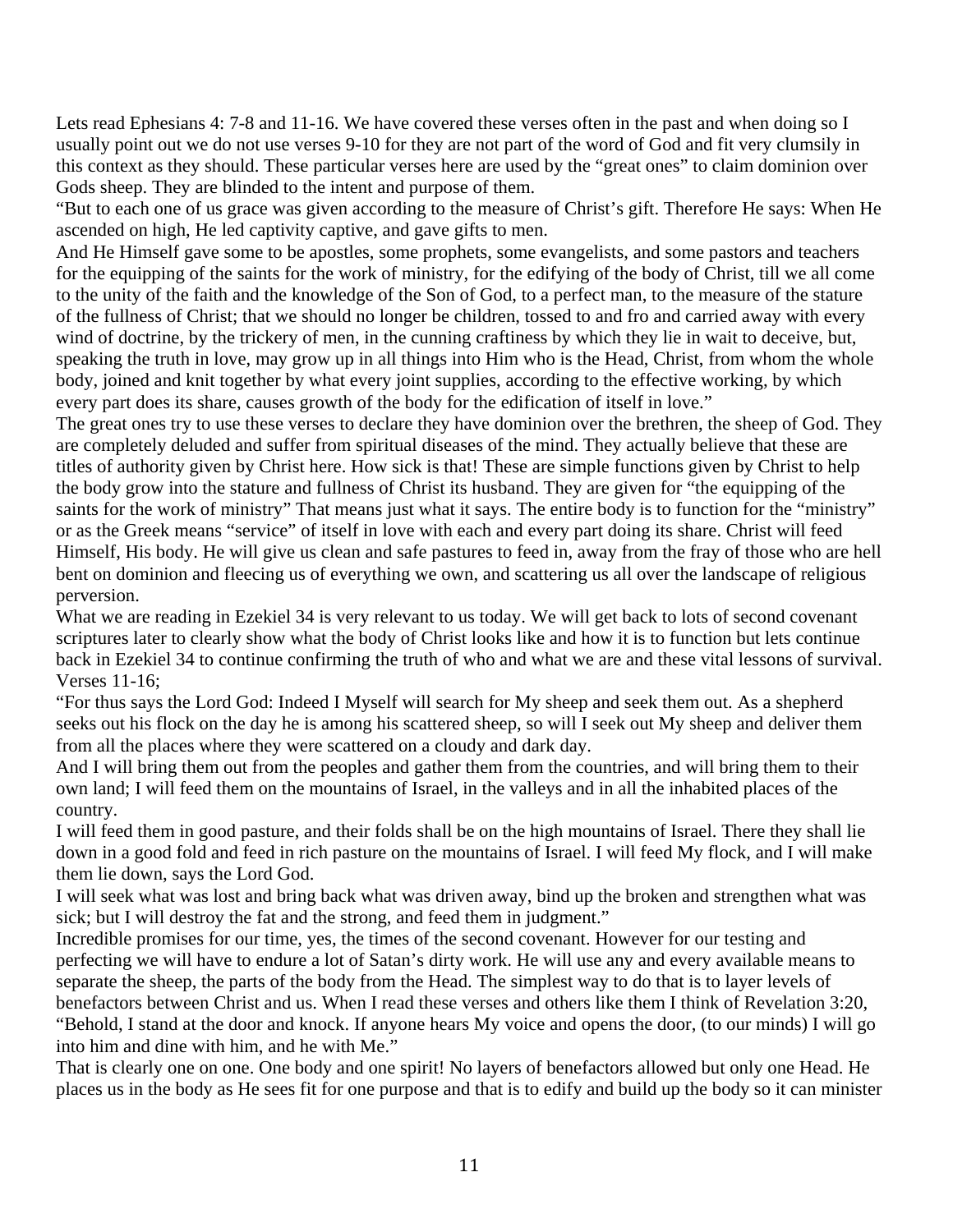to itself in love. That is why we read the things we do from the last surviving apostle (one sent forth). John teaches us in 1 John 2:27, "But the anointing which you have received from Him abides in you, and you do not need that anyone teach you; but as the same anointing teaches you concerning all things, and is true, and is not a lie, and just as it has taught you, you will abide in Him." Yes we do abide in Him as He Himself says we should, not as some thief, or robber, or hireling, or he-goat, worthless shepherd, or as we will see shortly, angel of light or false apostle. As the apostle John reminds us we will have the Diotrephes types in the church. We who are called of God at this time have a lot of burdens to overcome and a lot of deception to see through. We have the actions of all the aforementioned to deal with but even more which can be very emotional when it comes to an individual whom we may have put a lot of trust into. We will only address that here briefly for God mentions a particular category of shepherd in Ezekiel 34 and verse 8. He says very specifically "My shepherds" did not search for My flock. Yes two groups of shepherds mentioned in this context of not searching for His scattered flock. Remember this is not in the context of searching for them to feed off them and rule them with force and cruelty as a hireling he-goat does, but to strengthen the weak, heal the sick, bind up the broken, bring back what was driven away, or seek out what was lost.

There are some who start out as true shepherds who will loose their entire focus. Jeremiah 10:21, "For the shepherds have become dull-hearted, and have not sought the Lord; therefore they shall not prosper, and all their flocks shall be scattered."

There are many reasons why this can happen but none of them are acceptable to God.

I have personally witnessed this in my time in the body. It is a very sad occurrence but nonetheless one we need to deal with from time to time. We can't let our emotions cloud our spiritual judgment at those times. Every member of the body is required to grow in the grace and knowledge of our Lord Jesus Christ. There is no exception. If an overseer's heart grows dull they have become as tasteless salt. They will not allow the rest of the body to grow in the manner which will bring them to the fullness and stature of Christ to a perfect man. That flock will then be scattered as sure as the sun will rise each day. I am not talking about every wind of doctrine here brethren but about those things which build up the body. That does not mean pump up with sugar water for a quick high. There are many running about to and fro doing that presently. I am not going to dwell on this in this study for it is a subject which needs to be addressed on it's own. Many of you have walked that walk in the past.

The predominant problem we will run into is that of the hirelings. I have known a lot of them in my lifetime. I have confronted a lot of them during my calling. They all have the very same pattern. It is called, "**follow the money"**. These types are basically cowards at heart but very determined in their quest for easy pickings. That is why they prey on the weak of the flock. They would never defend the flock from attack especially if they are told they will be safe and full if they just yield them up. I have wrangled in my mind whether I would bring up one of these encounters of the past for I am basically a very private person when it comes to personal things. However before sitting down and putting this study together I came to the understanding it would be necessary to allow others into my past to be able to convey in very clear terms what I am putting forth to the body. I am not comfortable with it but that is for me to overcome and set aside.

Let me give you a personal experience to clearly illustrate my point that hirelings are cowards just as we were taught in John 10 by Christ.

Back in the olden days when I was a member of the Worldwide Church of God I noticed some very unsettling patterns developing with the leadership of that organization. The time period I am referencing is the late 80's and early 90's. At the time I was a member of a congregation of a little over 300 brethren. My wife and I were very committed to the core beliefs of that organization as it followed Christ. We attended with our four young children. We were involved in the daily life of the congregation in many respects. The one thing we did not participate in was the YOU activities all over the state and country. We did not need a surrogate avenue for teaching our children about sports let alone life and all its relationships. However there is little else we were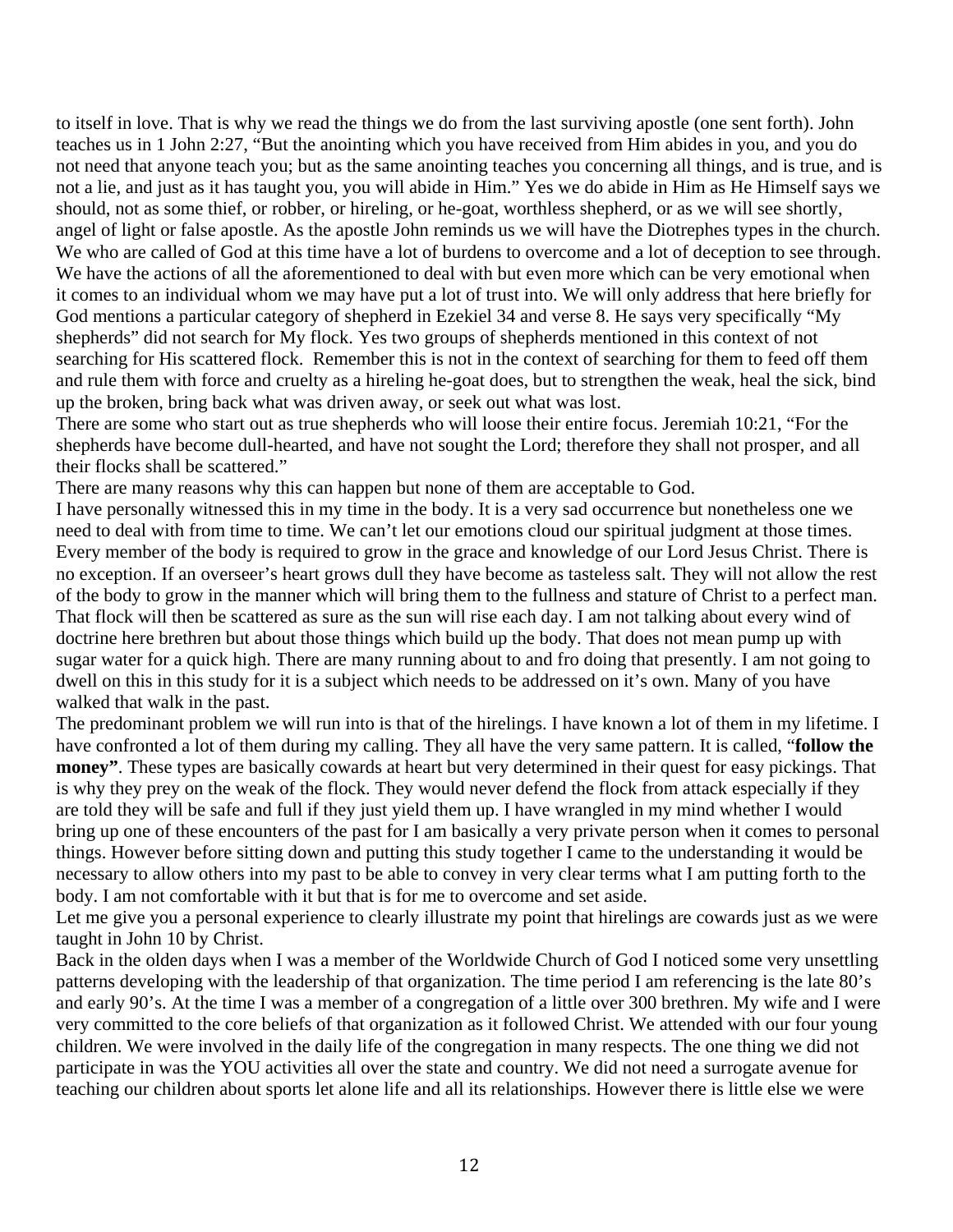not involved in. I was involved in taking attendance, set up of the hall, securing our hall rentals for that matter, fund raising, etc. Linda and I combined our efforts outside of these functions to often host such things at our home as campouts, cookouts, and senior festivities. We functioned in all this only to the point it would not be detrimental to our children's well being. Linda actually fulfilled here roll as the mother and I tried to do so as the father. Many of you have done the same things. You have walked the same path.

Linda and I started noticing some very disturbing patterns of character and doctrine starting to manifest themselves in our congregation. They were obvious with the "minister" and those close to him. By that I do not mean anything sinister as to being covert for these guys were quite blatant about their newfound "freedoms".

I spoke with the minister who was responsible for our local congregation about some of our concerns. They went nowhere. I was given the run around on some and on others was told headquarters set doctrine not me. That was a big mistake telling me that for I was very clear in my response that headquarters was to follow the directives of Jesus Christ and the Father.

I then spoke with some of the "leading men" in the congregation. They thought I was delusional and loosing faith and stressed that any changes from headquarters would be for our own good and we were not to question them but rather comply with them.

My wife and I were very concerned for the spiritual well being of our children. They knew nothing other than the milk of the word and had stood their ground on it as had Linda and I in dealing with such things as school, sports, friendships, and business. We functioned as a unit in these things in all our undertakings. Now we were beginning to see and hear sermons and sermonettes embracing unbiblical teachings. This all led up to the time period of 1992. We were being flooded with guest speakers who were promoting the new teachings of the church administration. They flooded our congregation because the hireling who was in charge of the flock was embracing the teachings. It still makes me sick when I see some of these same he-goats running around as "ministers" in some of the current church organizations playing their follow the money and dominion game plan. These men tried perverting the underlying doctrines of our faith.

In December of 1992 I was removed from the speaking schedule for setting the record straight about our true identity and our belief in the sanctity of the Sabbath. No big surprise there to Linda and I. What was a surprise was I was asked to continue in all my other responsibilities of leading graduate club, running the fundraising efforts, hosting the seniors events, and so on. Imagine that!

At this time Linda and I knew our "minister" was a complete hireling. He could not yield the flock up fast enough. He did not have to flee because he was not being threatened but rather praised by the pack running church administration. He had clearly placed his faith in his paycheck and not in that which was once delivered. As bad as all this was, things progressively went down hill more. We knew we could not keep attending under such circumstances. The Sabbath we actually left on was in September of 1993 when we sat and listened to a sermonette where the speaker talked about how he resurrected a dead bird which had hit his window that morning and a sermon in which the "minister' read from a book as to why God the Father was not our father.

That was the limit and it was our last Sabbath attending a Worldwide service. We informed the 'minister" we would not be back and left without talking to anyone else about our complete distain for what they were doing.

But back to the coward aspect of a hireling.

During a club meeting I encouraged an individual to bring up a question which I felt needed to be addressed and answered, based on one of the new doctrines being floated in our congregation. It basically said, if a person broke into your house and was going to rape and murder your wife and daughter and you had a shotgun in the closet would you kill the individual to save your family. The chief hireling was quick to intervene and stumbled around the question and suggested it was not an appropriate question for our setting. I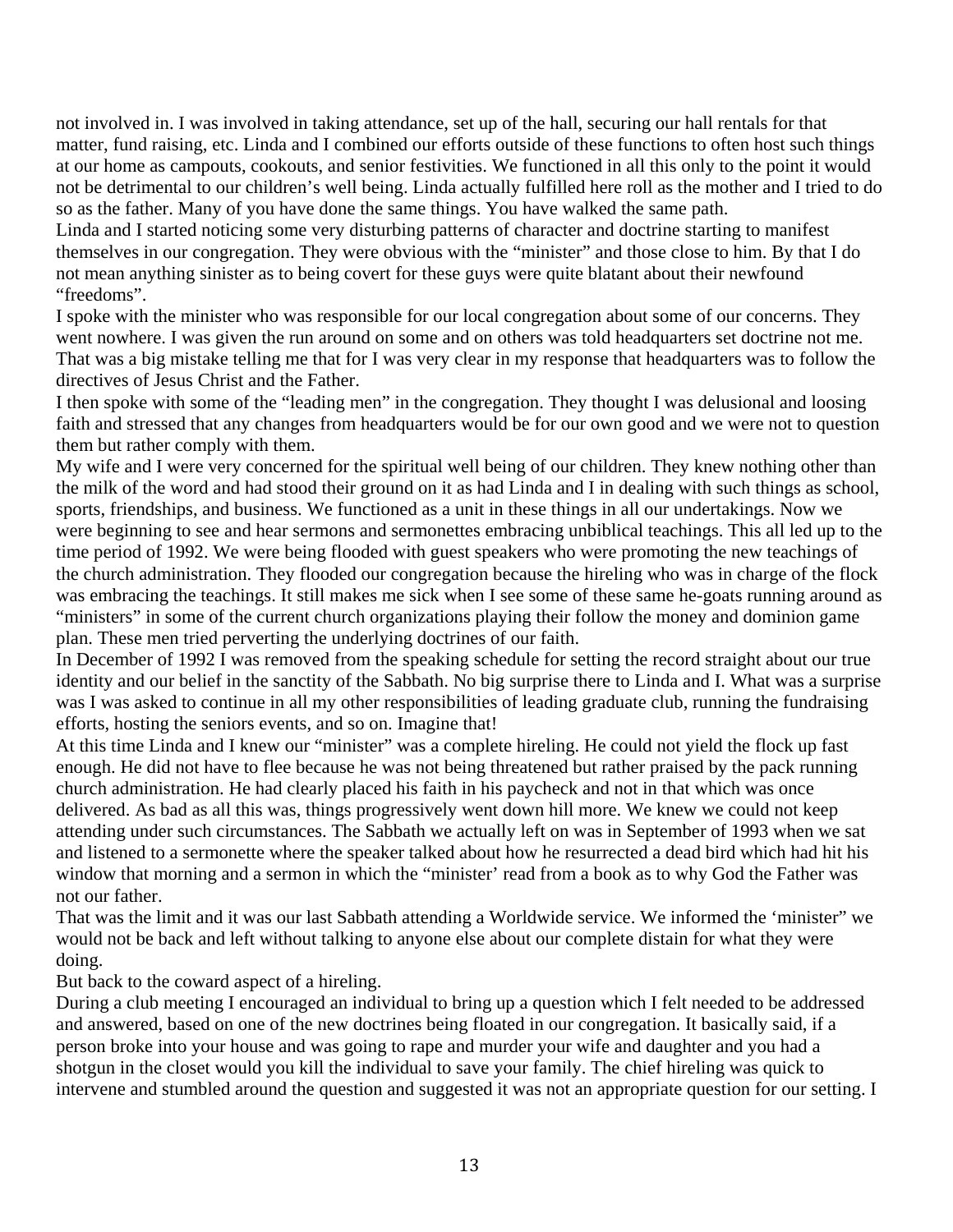insisted it was very appropriate for the scriptures are filled with examples of a father's responsibility to protect his family physically and spiritually. The minister deferred it for another time. To my surprise he actually brought it up to the entire congregation the following Sabbath. His answer however came as no surprise. He said even in those circumstances he could not take the life of the would-be murderer rapist of his wife and daughter if it came to that as the only means of preventing it all from happening. Do I need to say more? It was several weeks after this that he gave the God is not our father sermon and we were gone. We left in peace and in silence. We did not cause any disruption at all. The following Wednesday when I was at work during the day he and a wannabe in training came to the house when Linda was home to pick up the records for the fruit sale. It was at that time that he informed Linda that we were disfellowshipped on the advice from Worldwide headquarters, from a man who is currently a muckety muck in the COG which is currently fighting for the right to feed on many of the sheep who are our brethren. Just imagine this. We left with no animosity, just complete disgust, and were looking for a safe place to feed on the word of God and to be safe from hirelings and wolves. We had never contacted anyone in that regard or talked with any local brethren in that church organization.

True to form, a hireling, is a coward, is a hireling. In my mind they had declared war on my family and I engaged the enemy quickly and effectively. When the brethren returned home from services on the following Sabbath they were greeted by a letter we had written to every member we had an address for which was almost all of them. Our disfellowshipping had been announced that Sabbath in a round about way. Our phone did not stop ringing from 6 am to midnight for many weeks as brethren got word of what had happened. The following Sabbath we were marked publicly which turned into a nightmare for this pack of losers. The rest is history and I won't elaborate.

We will leave the hireling and move onto the wolf shortly. We must never confuse a hireling and a wolf for that could be very dangerous. A wolf is very clever and at times very patient. A wolf is also not a coward. However they can be frightened and will learn very quickly to stay away from something which can hurt them and inflict damage to them. Wolves behave very differently when they are hunting and when they are socializing. Wolves hunt in groups or packs when they are looking for a large feeding opportunity. When looking for a quick meal they will hunt by themselves but this is only for small game such as mice, ground squirrels, etc., but those things will not satisfy them for long. Wolves are not afraid of their prey but they are afraid of other larger predators. Remember in John 10 Christ told us that a wolf scatters a flock. A wolf does this for the purpose of causing confusion and anxiety so it can make an easier kill. As we read earlier, hirelings or he-goats also scatter the flock, but for a completely different reason. They want to keep some of the sheep, the weaker ones in their fold so they can feed on them without killing them. They are in it for the money and dominion and not for overtly killing. They need to keep sheep alive to some extent so they can produce for them. They are false shepherds who are thieves and robbers at heart. They are cowards when confronted by strength but with the backing of other hirelings they can play the bluff card and seem strong to some of the sheep in the fold. One other very important thing, they are without God's spirit. Two very different patterns! I have heard brethren in the past label some hirelings as wolves but they have been wrong in their definition of such.

Lets listen to the apostle Paul talk about how he functioned in his service to the brethren. 2 Corinthians 11:1-2;

"Oh, that you would bear with me in a little folly, and indeed you do bear with me. For I am jealous for you with godly jealousy. **For I have betrothed you to one husband**, that I may present you as a chaste virgin to Christ."

We must hear what Paul has just stated here loud and clear. He has just laid out his role in the body of Christ. He has just given every one of us the purpose for our service in the body. The church is the bride of Christ. It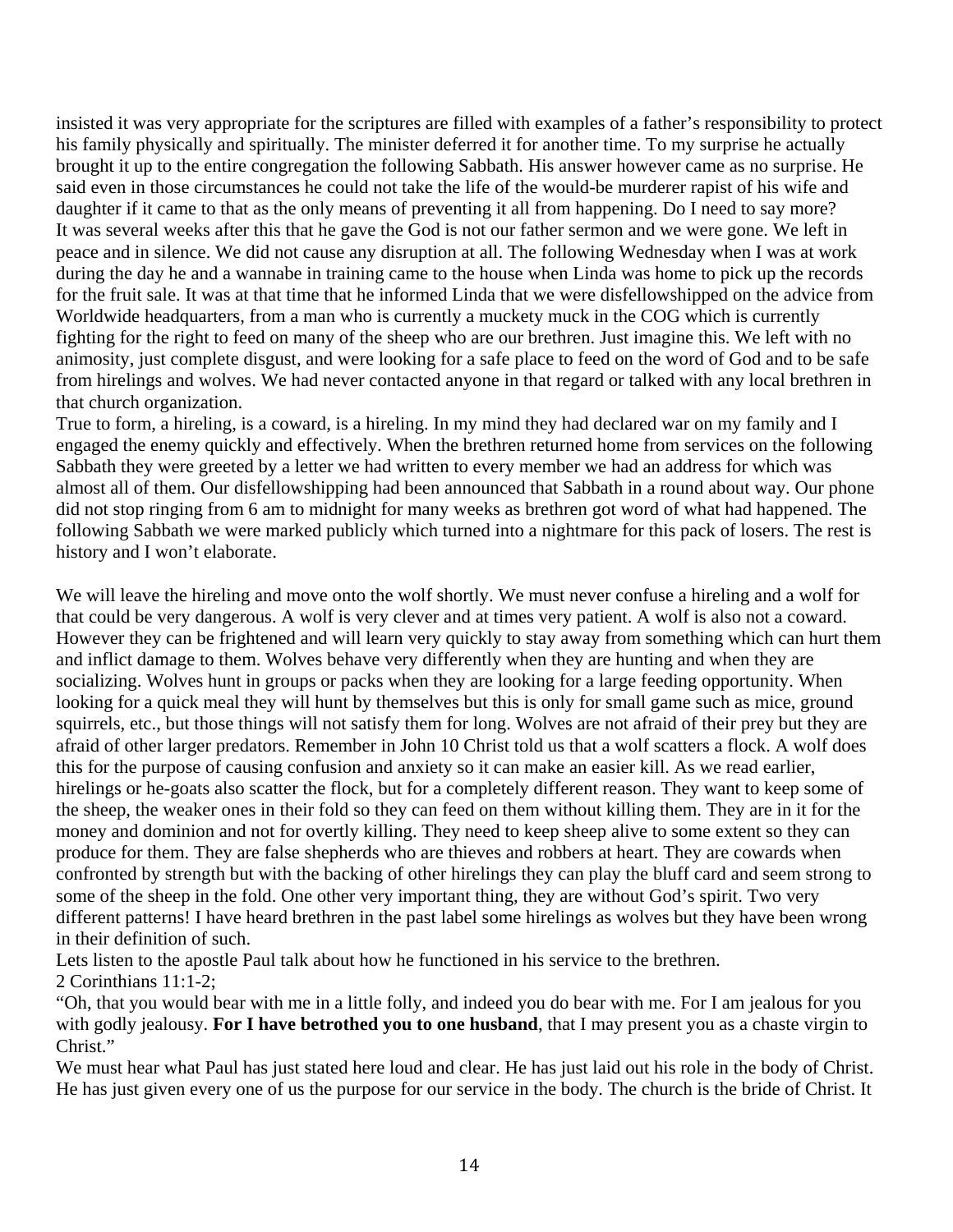is the responsibility of the mature members of that body to use their gifts to do exactly the same. They are to build up, to equip the body, so every member can do its part in doing the same for other parts of the body until we all come to the unity of the faith and the knowledge of the Son of God, to a perfect man, to the measure of the stature of the fullness of Christ. We are all to help one another qualify to be the bride of Christ.

Hirelings do not want you to come to that unity and certainly not want you to be betrothed to Christ in a one on one relationship. They will always want to be between you and Christ. They do not want you to grow in grace and knowledge but to be dumbed down so you can be a means of sustenance to them.

We are to be one with our Husband and through Him with our heavenly Father. A true apostle, a true prophet, a true evangelist, a true pastor, and a true teacher will be doing just that. They will sacrifice and suffer so that the members of the body will strive to attain to the marriage with her husband. They will exalt the members and not themselves. They will defend the body against all who would use it for their own dominion and personal gain. They will take a low profile in the body for the service of it, and not exalt themselves with great titles and positions of dominion. They will use the resources provided by the body to assist the entire body and not themselves.

Verse 3: "But I fear, lest somehow, as the serpent deceived Eve by his craftiness, so your minds may be corrupted from the simplicity that is in Christ."

Now what simplicity is that? That He is our Husband and the head of the body. What He says goes, not what some deceiver asserts as the serpent did to Eve. She left her husbands teachings and instruction for the deceitfulness of another. She allowed someone to defile their relationship. Paul said not on my watch folks! Verse 4: "For if he who comes preaches another Jesus whom we have not preached, or you receive a different spirit which you have not received, or a different gospel which you have not accepted, you may well put up with it."

That brethren is just like today. Our lives can be so full that we let down our guard and can be swayed into a false understanding of our relationship with Christ. We can take what looks like an easy road and think someone else can steer or in fact drive for us. Please do not ever do that. A true Pastor would never insert himself into that role so when you see someone functioning like that or even eager to, you need to put an end to it. Our relationship is to be one on one with our Husband. We are to direct our thoughts and activities to that process and goal and yes we are our brother's keeper. That means we have that same outlook for each other.

Paul has just set the context and groundwork for what he is about to teach the brethren in Corinth and thus us as well.

Verse 5: "For I consider that I am not at all inferior to the most eminent apostles. Even though I am untrained in speech (not a graduate of some hireling university with a polished speaking skill) yet not in knowledge. But we have been thoroughly made manifest among you in all things."

What they saw is what they got as the saying goes. No pretence, no deceit, not shifty character, and no dominion over them. He didn't even request any monetary assistance from those they were serving in Corinth because they wanted to set the right example of what an apostle was. They had a right to request support from them but because of the influx of false apostles and false teachers at that time they would not do so. That gave them opportunity to show a difference between themselves and the hirelings who were multiplying rapidly and trying to insert themselves between Christ and His betrothed. They were claiming they were the true ministers of Christ and that their gospel was the real one, and by the way pay up.

Verses 7-12: "Did I commit sin in humbling myself that you might be exalted, because I preached the gospel of God to you free of charge? I stripped (not robbed, Strongs #4813 sulao: to strip) other churches, taking wages to minister to you. And when I was present with you, and in need, I was a burden to no one, for what was lacking to me, the brethren who came from Macedonia supplied. And in everything I kept myself from being burdensome to you, and so I will keep.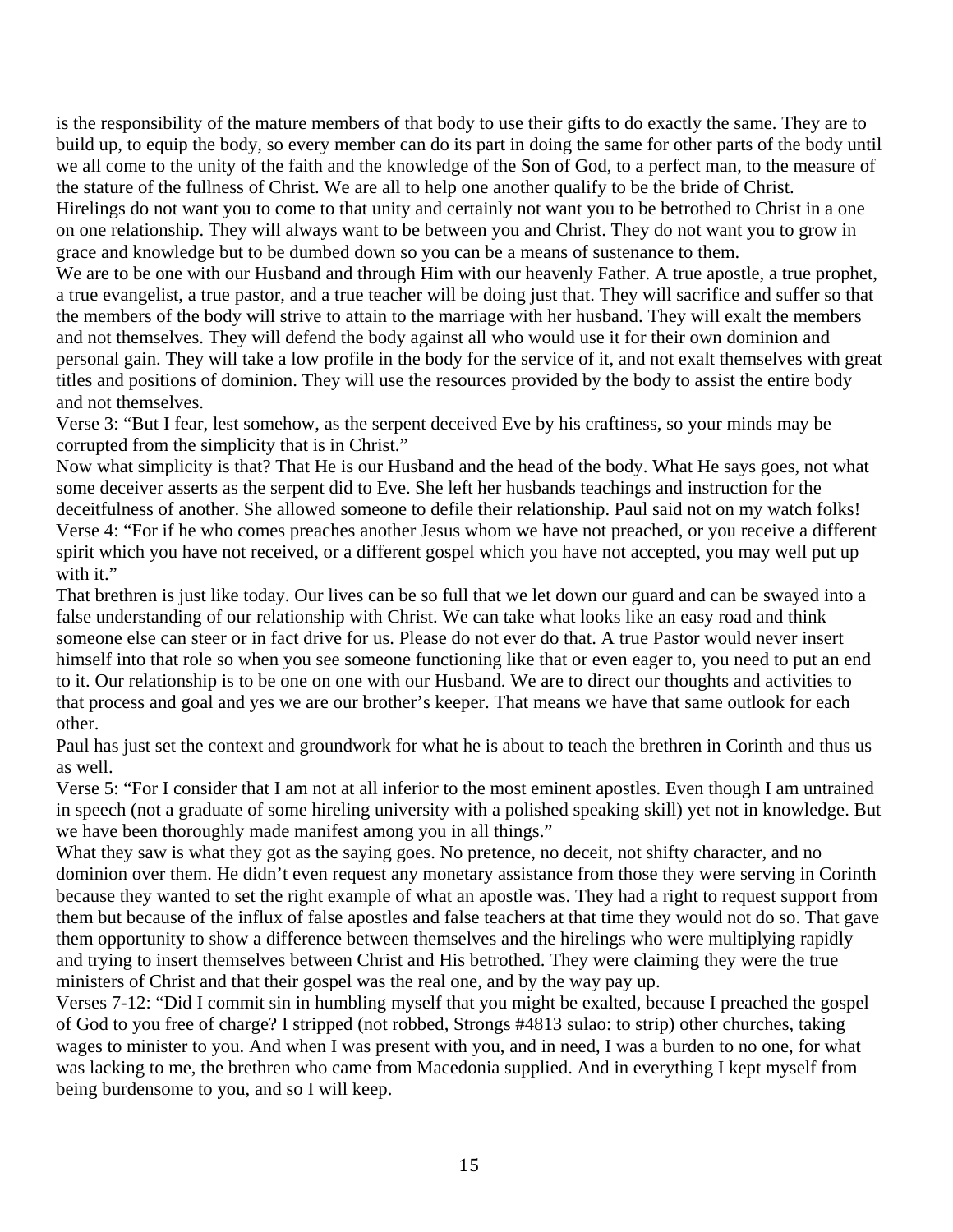As the truth of Christ is in me, no one shall stop me from this boasting in the regions of Achaia (a hotbed of false teachers at the time). Why? Because I do not love you? God knows! But what I do I will also continue to do, that I may cut off the opportunity from those who desire an opportunity to be regarded just as we are in the things of which they boast."

Paul set the standard of what an apostle should be. Please remember apostle only means "one sent forth." It is a simple function and not a rank, or position, or a means of privilege. It has an authority which goes with it but only that which is according to scripture and it is set in the humility of Christ not in the vanity of Satan. Look at why he has just stated all these things to the Corinthians. A big warning for the survival of the flock! Verses 13-15;

"For such are false apostles, deceitful workers, transforming themselves into apostles of Christ. And no wonder! For Satan himself transforms himself into an angel of light. Therefore it is no great thing if his ministers also transform themselves into ministers of righteousness, whose end will be according to their works."

Here Paul has linked this lesson to money. You will know them by their fruit. If the flock is being pressured to give more and more there is something wrong. No minister of Christ will ever function in that way. The hirelings of today are continually beating on the sheep for more and more of what they have. They are told it is their responsibility to provide them with all the capital to finish the work. That is completely unscriptural as to function, for Christ will complete His own work. They are delusional and full of themselves and selfimportance. They attempt to separate us from Christ and from our wallets at the same time. Their behavior is shameful and satanic. Let me add here that a wolf has little interest in such things for it wants to kill and destroy. Lets not lose sight of that.

Paul knew all too well that the scriptures made it clear that he could make a living by preaching the gospel as well as by ministering to the body of Christ. Throughout his epistles he makes it clear however that it was not a focus of his. His reward was to come, as he put it. He also makes it clear that he was allowed to have a life outside of his work like some of the other apostles, but he chose to work around the clock to support, teach, and protect the church.

There were many who were attempting to scatter the flock during his tenure as an apostle. He knew the enemy very well, as we will discuss later. His insight into them is downloaded to us in almost all of his teachings, be it on a spiritual or physical plain. He teaches us how to defend ourselves against the "angel of light" and his false apostles, his false ministers.

One of the most obvious "fruits" of the devils minions is the display of dominion they desire over another. It is truly a spiritual sickness passed to them from their contact with their father. We see this displayed through their quest for rankings of authority and power in their organizations. They are often fighting among themselves for position in these organizations. We know and understand these actions and layers of rankings as gentile hierarchy.

Look what Christ taught us as a result of His disciple's actions following the Passover service and especially after the footwashing lesson.

Luke 22:24-26:

"But there was also rivalry (love of strife or eagerness to contend) among them, as to which of them should be considered the greatest (or greater in rank)." Just imagine that, especially after what we read in verses 14-23. It is clearly the context of the Passover. We must now take to heart what Christ is going to teach us here as to their terrible behavior.

Verse 25: "And He said to them, the kings of the gentiles exercise lordship (kurieuo, rule from the top down) over them, and those who exercise authority over them are called benefactors. But **NOT SO** among you; on the contrary, he who is greatest among you, let him be as the younger (youthful, tireless) and he who governs (leads the way) as he who serves."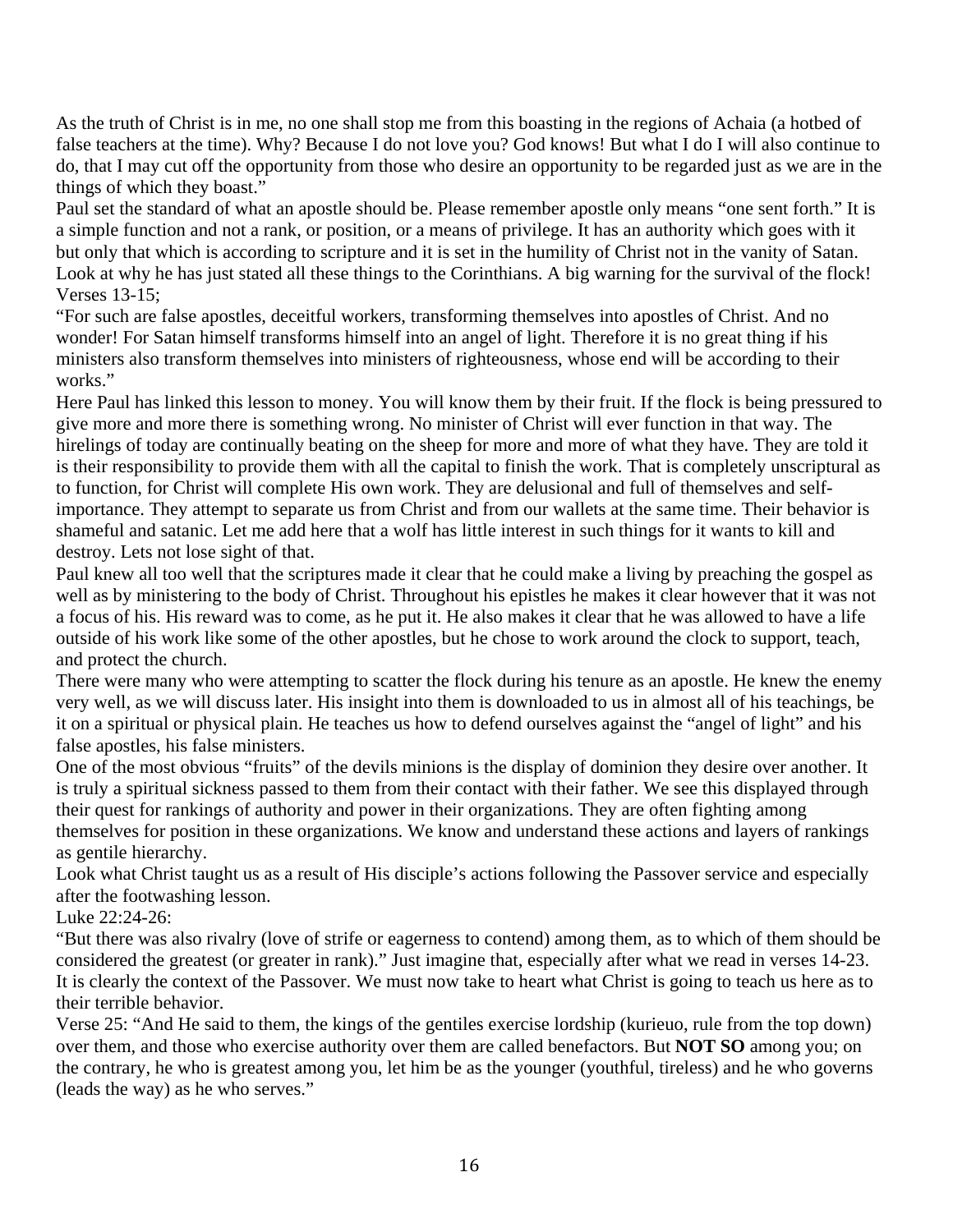We are not to practice the Babylonian methods of governance in the body of Christ. We have only one Head. All others who function in the body are to do so in humility and respect for all the other members. There is to be no desire to be a benefactor in any way, shape, or form.

You can just imagine what this rivalry or love of strife sounded like. "I should be in charge because I was with Christ first." "But I should, I spend more time with Him." "No, I should. I carried some of his garments" etc. The stupid, vain babblings that are associated with hierarchy and respecters of persons in the minds of man. You find it everywhere. It sounds like today. "I should be in charge because I'm an evangelist and have been for over 40 years." "No, I should because I stood up first." "No, I should because I have more truth." "No, I should because I have more love." And it goes on and on. It's the same vain garbage. It's rivalry among them. They can't get away from it.

The word for "greatest" here is "meizon." That word here means larger in age, or elder. It's very important what is being said here. The word "elder" has been totally perverted. Now it has become part of the language of the ranking system. It has been turned into something it was never intended to be.

The hireling's mind swims in delusions of grandeur. He tells you that only he can discern the things of God, so you had better listen up. The false shepherd actually thinks he rules you in spite of all the instructions in the Bible to the contrary. To think you rule God's sheep is satanic; let's get it clear. That is the very attitude Satan developed when he was placed on the earth to lead the angels or the sons of God. Look at what it created. It is pure vanity and confusion. The angels who fell prey to it didn't know what to think. They lost their senses and rebelled against God. If you listen carefully to these folks, they will sooner or later expose themselves. Their angel of light appearance will be exposed. They will tell you they rule you. You are going to hear it sooner or later if that person is a false apostle or one sent forth by the devil. This character flaw, which was first manifested in Satan, the devil, is in all his ministers and servants.

Christ in His final warnings to us through the apostle John gives us a lot of instructions on the state of affairs and composition of the church in the book of Revelation. One of those warnings is about the doctrines of the Nicolaitanes. These are the second covenant equivalent characters to the first covenant Balaam. That is why He links them together. He tells us in Revelation 2:6 & 15 the He hates their deeds. Why!

Because they separate the called of God from Him by lording it over them. They impose gentile rulership into the body of Christ. They conquer the brethren and have victory over them just as Satan did to the angels who were separated from God so long ago. These false apostles and deceitful workers follow the pattern of the angel of light. They understand and practice the "deep things of Satan" as Christ refers to them (Rev 2:24). He tells us that Satan dwells among us in His message to Pergamos and that there are also those among us of the synagogue of Satan to Smyrna. God names things for what they are and it is very important that we recognize that form of instruction, so lets just follow the name Nicolaitanes through to see that very point.

Nicolaitanes is #3531 and Strongs tells us it comes from #3532, Nikolaos; an adherent of Nicolaus. #3532 is Nikolaos which is from #3534 and #2994: victorious over the people: Nicolaus, a heratic. These two Greek words 3534 Nikos from 3529; a conquest, by implication triumph and 2994 Laodikeus from 2993; a laodicean should scream volumes to us about this deadly doctrine of Satan's which is being practiced across the church landscape.

It is exactly where we are today brethren. Big things are on the horizon. Satan is once again feeling puffed up, even enough to try once again to overthrow God in heaven.

Let me give you another personal experience to illustrate this point and how they use threats and intimidation to achieve their means.

My wife and I joined up with another organization after we left Worldwide. We thought we found a safe pasture. The ministers we came in contact with had separated themselves from our former affiliation during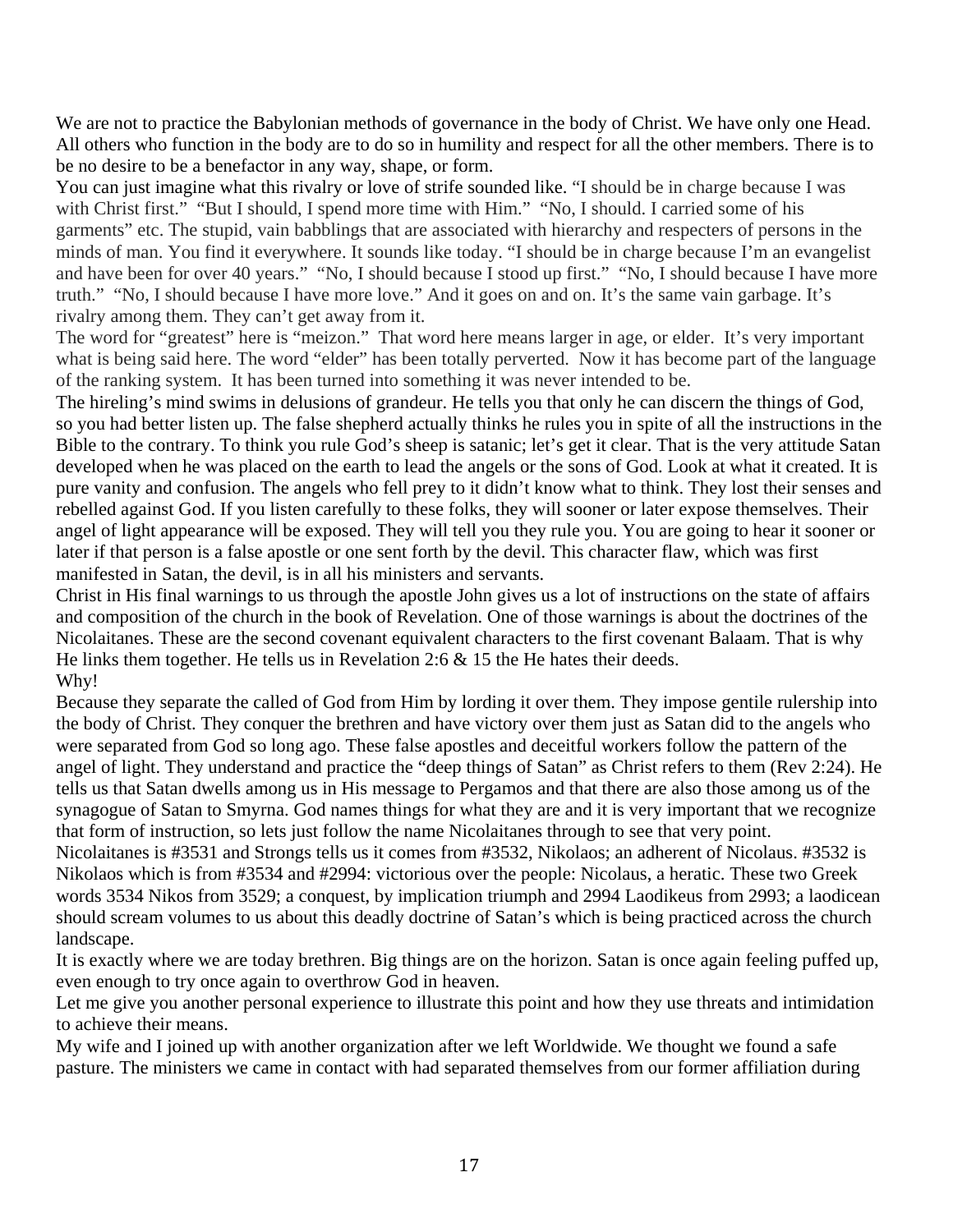the same time period we had been struggling in with all the changes. Many reasons for their leaving have floated around but they are irrelevant to this illustration here.

We were very active in this new group and at first the participants functioned in a humble way. Unfortunately that did not last with some of the "ranking" men. I had very intimate knowledge of a lot of the backdoor moves in that group. I became quite troubled by some of them and made my thoughts known. The ranking minister in the region did not like that. He scheduled an impromptu Bible study one evening but failed to invite my wife and myself. We made ourselves available when we found out about it. He was very uncomfortable to see us there. The reasons will become very obvious. He had decided he was going to introduce the demonic doctrine of dominion over the flock here locally in all things, including our faith. He had carefully put together a lesson using most of the prominent scriptures which use the word rule in the church. I am sure most of us know them and have heard them often in the past. He was moving through them using as much slick and spin as he could. As a congregation we had been through a lot and many of us were alert to a change in character and venue when it occurred.

I listened to this lesson in "spin the scriptures" for some time. In fact, until he got to Hebrews 13, which I knew he would get to eventually. If I remember correctly he went to verses 7, 17, and 24 to proclaim he had rule over us and we were to do exactly as he says in everything. Well, so much for the humble start and charade. The funds were coming in now and the salaries were secure as were the perks. Time to lower the rulership doctrine and remove any obstacles from controlling the sheep and separating them from Christ. Well, enough was enough, I had let him "cook his own goose" as grandma would have said and I stood up and contended with him. I informed him he did not have rulership over us and that his understanding of the Greek language was disgusting. I don't remember all the things I said to him and his assistant as I stood there but one of the brethren recorded it all at the time. While I was talking he was attempting to talk over me all the while, issuing orders to me to sit down, and threats as to how I was going to be in big trouble. He would not answer my question I asked several times as to why he had not invited me to the study. I as well as everyone present knew the answer all too well. He proclaimed the study ended and that he wanted everyone to clear the room except for Linda and I, and his wife, and his assistant and his wife. The threats flowed but in a subdued fashion from him now for he did not have an audience anymore. I continued to go through the scriptures to show clearly he was in error and not functioning after the example of Christ or His apostles. I also quoted several verses from scripture which described him and his deceptive activities. He saw it was going nowhere and told Linda and I we were to have no contact with brethren until he contacted us, and then the "hearing" was adjourned.

When we exited the building there were quite a few brethren outside in the parking lot wanting to know what had taken place. He proclaimed to them that they needed to leave immediately and not have conversations with us. Deluded is an understatement.

True to form he called my wife the next day and used every despicable tactic he could to try and convince her she was in error in following me. Can you believe it? Not only did he have the gall to attempt to separate us from Christ our Husband, he actually attempted to separate Linda and I from each other. The serpent had nothing on him in that regard. He told her our children would be ostracized and left all alone from their friends and that she would lose all contact with the brethren and so on. He tried to intimidate what he thought was a weak member of the flock. I do believe her responses from the Bible shocked him as to the depth of her understanding and conviction to the faith once delivered and to the fact she wasn't following me but her spiritual head, Christ.

Let me say this. I had a lot of respect for this person for a long time. We spent a lot of time together and had accomplished a lot of good things together for a fledgling organization. However that changed when he became big in his own eyes. I had been warned that he could not mask his true personality for much longer but gave him the benefit of the doubt. I regarded him as a close friend but when he tried to separate us from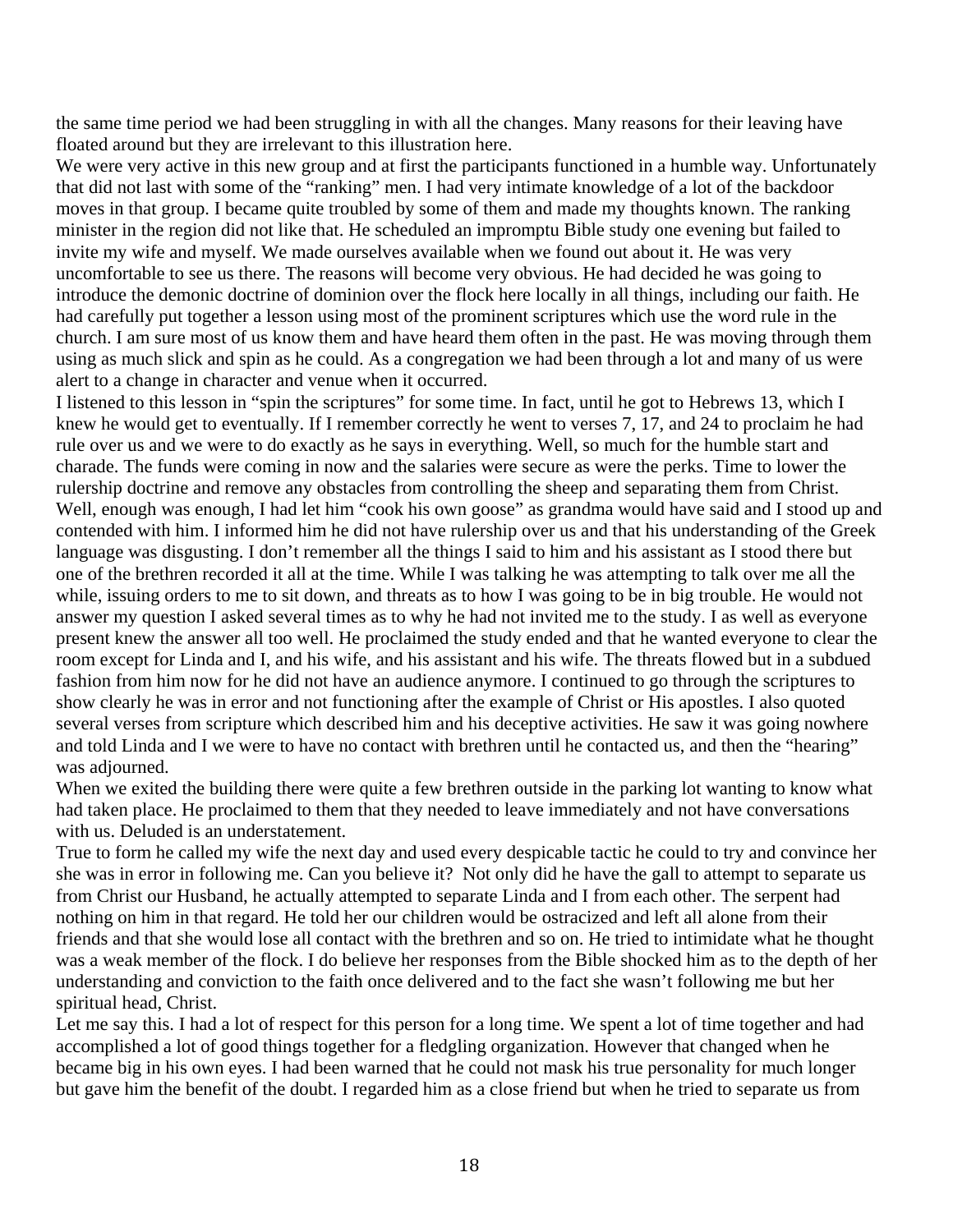Christ that was a very poor choice on his part. He is now the pastor general or some other hogwash title of his own organization. I hope some day he comes to repentance for he actually could be an asset to the body with the natural talents he has been given.

I would hope brethren would do a complete study of the words used in the Greek for ruling. Many translations today actually translate them as the language meant them to be. For instance rule in Hebrews 13:7, 14, and 24 is hegeomai. It is #2233 and both Strongs and Vines tell us it means, "to lead". Do not be dumbed down on this point. You are only ruled by your spiritual Husband in the church. The hireling, he-goat, false shepherd types cannot conceive of authority without rulership and hierarchy and they themselves being the center of it. I am sure there are many reading this who have experienced some very similar episodes in the church wars. I say church wars because Satan has made this his battlefield for the present time. He is meeting no resistance in the world so he is attacking the church from within. That is why we are witnessing breakup after breakup of church organizations. Not all organizations of brethren are bad. There are actually some which are striving to fulfill a mission of love for one another. We will address some of this later. Credit needs to be given where deserved. However most of them are small in size but big in heart. I understand I am not aware of most of them. The same goes for those who are true pastors serving flocks whether scattered or in close proximity. They are out there and you are very fortunate if you have one placed in that function who is serving you and representing your beliefs and convictions to others they come in contact with.

Look what Paul teaches us in Romans 12:3-8.

" For I say through the grace given to me, to everyone who is among you, not to think more highly than he ought to think, but to think soberly, as God has dealt to each one a measure of faith. For as we have many members in one body, but all the members do not have the same function, so we many, are one body in Christ, and individually members of one another. Having then gifts differing according to the grace that is given to us: if prophecy (#4395 propheteuo; speaking openly of the divine scriptures under inspiration) in proportion to our faith; or ministry, in ministering; he who teaches, in teaching; he who exhorts, in exhortation; he who gives, with liberality; he who leads, with diligence; he who shows mercy with cheerfulness." No dominion or hierarchy involved, or required for that matter. Verse 16 tells us, "Be of the same mind towards one another. Do not set your mind on high things, but associate with the humble. Do not be wise in

your own opinion."

No hireling in sight here! No muckety muck allowed, just those who are willing to serve the body as they are called and placed in it. Remember the lesson of Ephesians 4:7-8 and 11-16 we covered earlier. Some of these functions in the body are enumerated, "apostles, prophets, evangelists, pastors and teachers. These gifts were given to men, "for the equipping of the saints for the work of ministry (not the ministry), for the edifying of the body of Christ, till we all come to the unity of the faith and the knowledge of the Son of God, to a perfect man, to the measure of the stature and fullness of Christ."

Once again, for what reason? So we could all stand on our own two feet with our Husband the Christ and be able to defend and assist all the members of the body until they in turn can do the same thing.

"that we should no longer be children, tossed to and fro and carried about by every wind of doctrine, by trickery of men, in the cunning craftiness by which they lie in wait to deceive, but speaking the truth in love, may grow up in all things into Him who is the Head, Christ, from whom the whole body, joined and knit together by what every joint supplies, according to the effective working, by which every part does its share, causes growth of the body for the edification of itself in love."

That is very simple and humble in nature. It is a complete mystery to this world which is under Satan's sway and influence. He is instructing his ministers to tighten the screws on the sheep, to lock them up in rulership and dominion. Unfortunately for him he forgets he is dealing with just men and his minions don't always play by his script. They get into too much politicking and he then has a house divided. Vanity, vanity, how telling it is. Oh yes, we will know them by their works.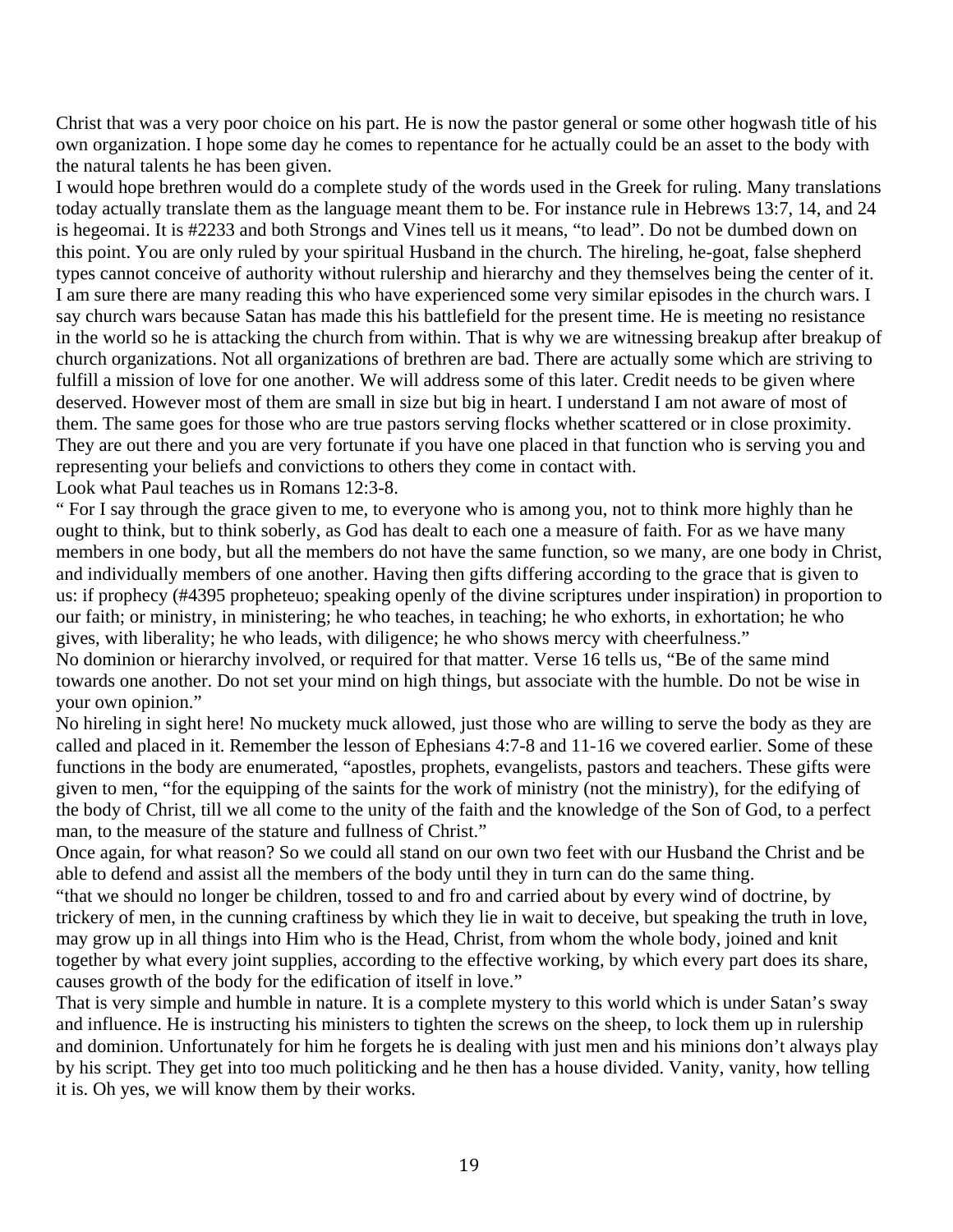Lets establish the doctrine of the body of Christ in all its clarity and to its function and purpose. Let's take a look at I Corinthians 12:1-31. The clarity we find in this lesson tells us all how we are function together as one under Christ's authority and direction.

1: "Now concerning spiritual gifts, brethren, I do not want you to be ignorant: (The whole purpose of what Paul's going to speak about here, focuses on spiritual gifts and their true meaning and understanding so we will not be deceived through ignorance.)

2: You know that you were Gentiles, carried away to these dumb idols, however you were led.

3: Therefore I make known to you that no one speaking by the Spirit of God calls Jesus accursed, and no one can say that Jesus is Lord except by the Holy Spirit.

4: There are diversities of gifts, but the same Spirit.

5: There are differences of ministries, but the same Lord. (Ministries here is "diakonia", Strong's #1248, and it comes from #1249 "diakonos" meaning "attendants, as a servant, etc. figuratively an aid or servant, especially of the Christian teacher, or technically of the diakonate").

6: And there are diversities of activities, but it is the same God who works all things in all parts of the body. 7: But the manifestation of the Spirit is given to each one for the profit of all:"

(Now once again, why are these things given? To profit all! Remember, they are given for you. They are not given to the one so that **he** profits from it. It's given so that others profit from it. It's called ministry; it's called service. It's not called being served.)

8: "for to one is given the word of wisdom through the Spirit, to another the word of knowledge through the same Spirit,

9: to another faith by the same Spirit, to another gifts of healings by the same Spirit,

10: to another the working of miracles, to another prophecy, to another discerning of spirits, to another different kinds of tongues, to another the interpretation of tongues."

(That's nine things that are given there alone by the same Spirit. It's given by God, it's not given by man or any function of man. It's given by God as a function to benefit others.)

11: "But one and the same Spirit works all these things, distributing to each one individually as He wills.

12: For as the body is one and has many members, but all the members of that one body, being many, are one body, so also is Christ.

13: For by one Spirit we were all baptized into one body--whether Jews or Greeks, whether slaves or free--and have all been made to drink into one Spirit."

(There is no mention of men as being even part of the selection process in determining who gets or distributes these gifts is there brethren? No, it's applied to one, the holy spirit, the power of God.)

14: "For in fact the body is not one member but many.

15: If the foot should say, "Because I am not a hand, I am not of the body," is it therefore not of the body?

16: And if the ear should say, "Because I am not an eye, I am not of the body," is it therefore not of the body? 17: If the whole body were an eye, where would be the hearing? If the whole were hearing, where would be the smelling?

18: But now God has set the members, each one of them, in the body just as He pleased."

(Takes the authority away from others doesn't it! Not as men please and their organizations of layers of selected benefactors. God doesn't use some Gentile hierarchy to determine this. He clearly manifests these gifts in people. It is that manifestation of these gifts that gives authority to use them, not some hireling, and not some ecclesiastical organization. Remember, Timothy and Titus were to look for these fruits before officially recognizing them in the body. They certainly didn't in any way give them. They looked for them.) 19: "And if they were all one member, where would the body be?

20: But now indeed there are many members, yet one body.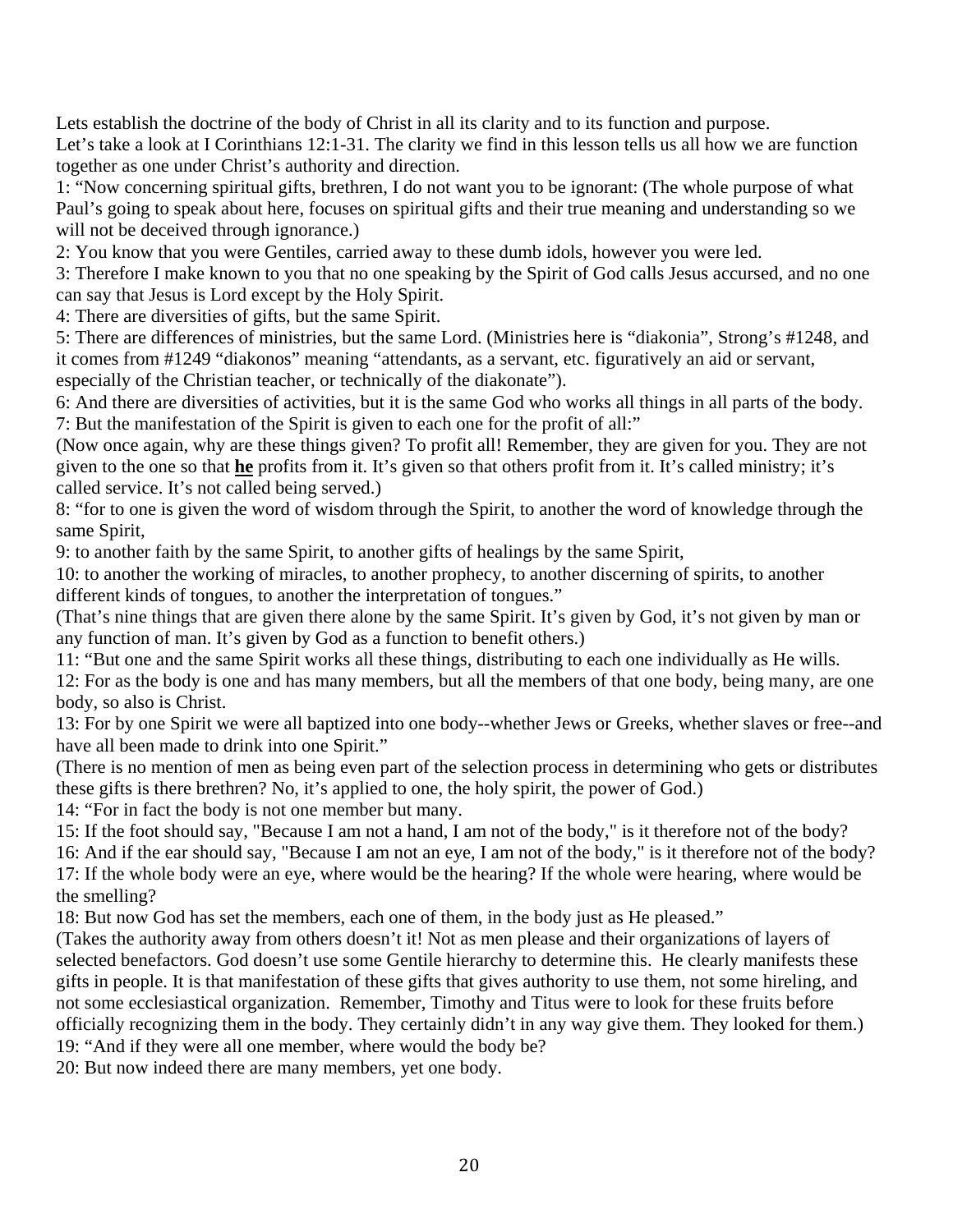21: And the eye cannot say to the hand, "I have no need of you"; nor again the head to the feet, "I have no need of you." (The individual parts of the body do not have dominion over one another. Ephesians 5:21: "submitting to one another in the fear of God.")

22: No, much rather, those members of the body which seem to be weaker are necessary.

23: And those members of the body which we think to be less honorable, on these we bestow greater honor; and our unpresentable parts have greater modesty,

24: but our presentable parts have no need. But God composed the body, having given greater honor to that part which lacks it,

25: that there should be no division [or schism] in the body, but that the members should have the same care for one another.

26: And if one member suffers, all the members suffer with it; or if one member is honored, all the members rejoice with it. (not in the mind of a hireling)

27: Now you are the body of Christ, and members individually."

28: "And God has appointed these in the church: first apostles, second prophets, third teachers, after that miracles, (In other words, you can say fourth, fifth, sixth, and move your way right down the line here) then gifts of healings, helps, administrations, varieties of tongues."

What is he saying here in verse 28? "Appointed" is Strong's 5087 "tithemi" and it means "to put, to place" and is translated "to set or to put". It is used as "appointment to any service" says Vine's."

Why first apostles? We have talked about that many times in the past, "those sent forth." They were sent forth with the good news of the gospel. They **had** to go forth first, they had first hand knowledge from Christ as to what and how they were to function. Then prophets, or ones speaking in an inspired way could then come, to address the scriptures of God. Thirdly teachers were developed. Why teachers? Because there were many being called, so there had to be teaches to teach them, etc, etc, etc. This isn't talking about some ranking system. That only gels in the mind of someone who is deceived into thinking that Satan's system of rulership and dominion prevails in the body of Christ. They spin the scriptures to their ends. That however is not what God is saying here as we can clearly see in the context and the meanings of these words. Verses 29-31;

"Are all apostles? Are all prophets? Are all teachers? Are all workers of miracles? Do all have gifts of healing? Do all speak with tongues? Do all interpret? (obviously not)

But earnestly desire the best gifts. And yet I show you a more excellent way."

The Bible is heavily crisscrossed with this simple pattern of the body of Christ. It can be found throughout. Once again however, it is a mystery to most. It should not be to the called of God. The bride of Christ is one body with Him, of His flesh and bone, as we will address shortly.

So how does Christ work with us, in giving these gifts to us, so that we can function in His body, in His household? Many say they have no gift. That is because they have been dumbed down to think they are inferior and of less value to the body than a muckety muck type hireling or even a wannabe hireling. There are actually a lot of the later bounding about these days.

Matthew 25:15; "And to one he gave five talents, to another two, and to another one, **to each according to his own ability**…"

That is how Christ gives these gifts to the members of His body. They are given to enhance our natural ability. For instance if you have a proclivity for business or organizational skills, Christ will enhance them so you will have the gift of administration or something similar to it. It is a necessary part of any group or undertaking. When visiting brethren in Kenya I was confronted with a problem of them wanting to call me pastor. I had to insist they did not do so for I do not have that gift. For one, I lack the special patience and mindset that is needed to carry out that function. It took some time, but they finally agreed to my request. I did explain to them that I had several functions in the body which are a direct result of Christ enhancing natural abilities that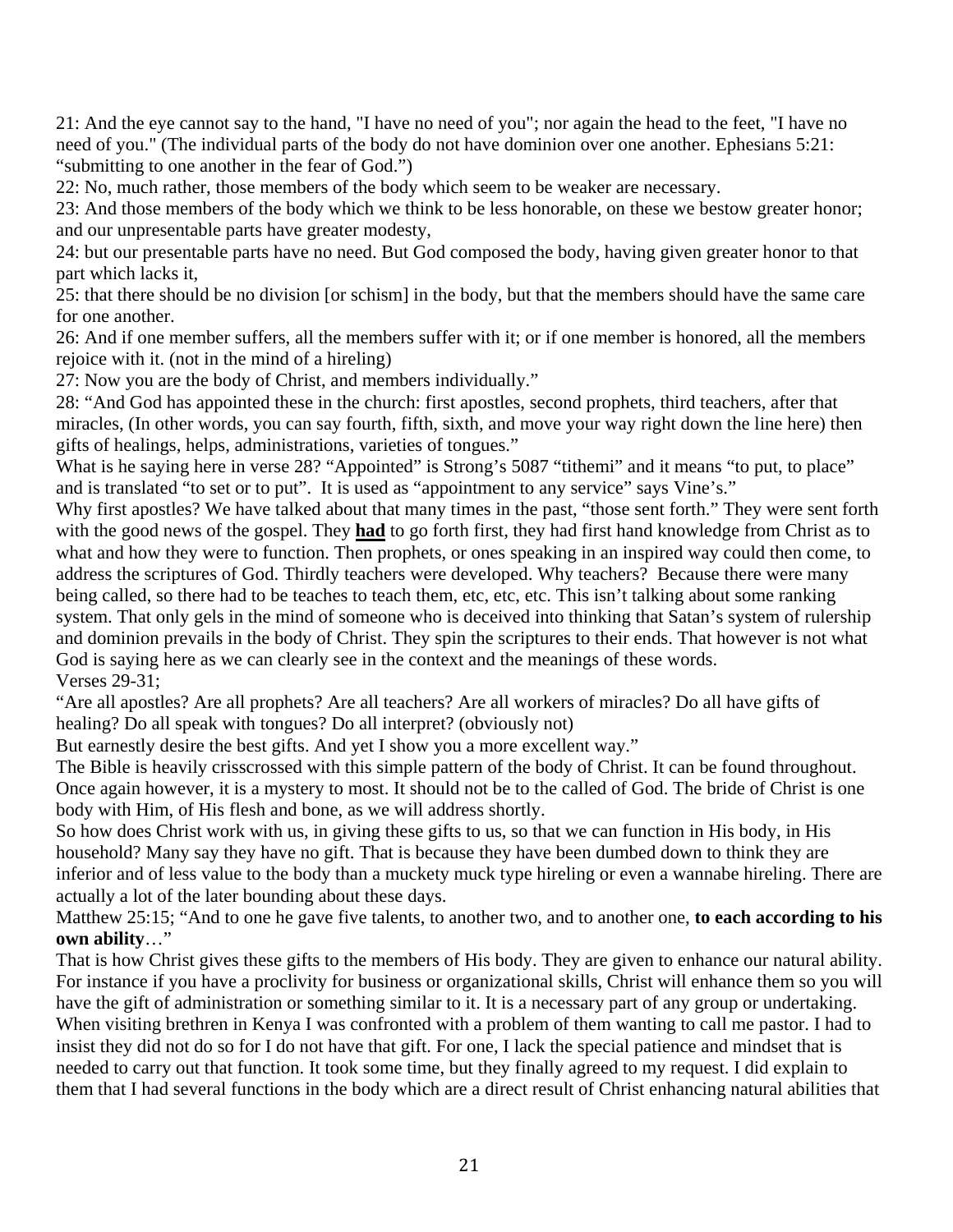I had previously to being called by the Father. I used the example of administration. Since my youth I have had a proclivity to organize, write down, and put into motion just about everything I worked at. This ability undoubtedly has allowed me to be self-employed for most of my life. After being called, Christ enhanced this ability and I have used it to serve the brethren in the body of Christ for many years whether in organizations or not. This enhancement has become a very big blessing to my work outside of the body as well as in business. A scripture comes to mind whenever I think about how all that works. Matthew 6:33, "But seek first the kingdom of God and His righteousness, and all these things shall be added to you." The context there is easy to see.

If you have the natural ability to be friendly and engage total strangers in a conversation you would have what grandma called the gift of gab. You then are a candidate to receive the enhancing gift from Christ which would place you as an evangelist in the body of Christ. I have a friend who has this gift and when he becomes convinced of the fact he does, he will be used in a very big way for he has a maturity of wisdom and understanding of the knowledge of God to go along with it. I also know a man who is a real live pastor. He is the genuine article and is supported by a group of brethren to perform that function amongst themselves as well as going out to many scattered brethren. He represents their basic belief in the command Christ left with us on the night prior to His being murdered. That is found in John 13:34-35.

"A new commandment I give to you, that you love one another; as I have loved you, that you also love one another. By this all will know that you are My disciples, if you have love for one another."

Now does this mean they all speak the same thing all the time. Not hardly. It simply means they will have outgoing concern for the rest of the members of the body regardless of what condition they find the scattered sheep in. The scriptures tell us there will be "divisions of doctrine" among us, but that should not provoke us to lord it over one another or somehow think we are superior to one another. Just look to the example of the Corinthian church of God. We have covered that often in the past so we won't today. We should be mature to that teaching from scripture. However if a muckety muck gets on his or her high horse and proclaims their way to be the only way and if they challenge you, it is your responsibility to give a defense for the hope which is in you. By doing so you may set another free from their bondage.

We live in very evil times. They will get much worse however. We need to be establishing ourselves with our Husband to be. We need to be an active part in the body. Remember what we read earlier in Romans 12. It talked about how we are all part of one body but individual members just as 1 Corinthians 12 did. Do you remember it listing all the seemingly high profile functions according to the great ones thinking? Of course you don't. Look at the mix of gifts there. Lets see, prophesy, teacher, leader, ministry or service, and oh look, giving, mercy, exhortation. I wonder what ranking giving, mercy, and exhortation would command in the hirelings system of governance. I hope we are all cognizant that we all have something to contribute to the growth and well being of the body of Christ. For that body to grow in a healthy way we must be a contributor of what Christ has given us. We can't just hang on and not do our part for that would be the actions of a parasite. There is no room for that kind of behavior in the body. We must grow to maturity, we must redeem the time for we are to prepare ourselves so we can in turn prepare others. Christ tells us often that, "many are called and few chosen." It's not enough to be called of the Father. We must be chosen by Christ, we must be at one with Him, and then remain faithful to Him. We must learn our role as the bride, the responsibilities of the wife, in the household of God. You can read that resume in proverbs 31:10-31. Satan will do everything he is allowed to do to discourage us. Satan hates the concept of family: a father, a mother, and children. He hates the idea of a loving respectful relationship between a man and a woman. He hates a man acting like a caring husband and father. He despises a woman who functions as a loving wife and mother. He is incapable of attaining either of these. Thus we have the rejection of the family in many circles of society today. It's going to get much worse. But we need to remain positive through it all and be a light unto this world. We can do that individually and collectively.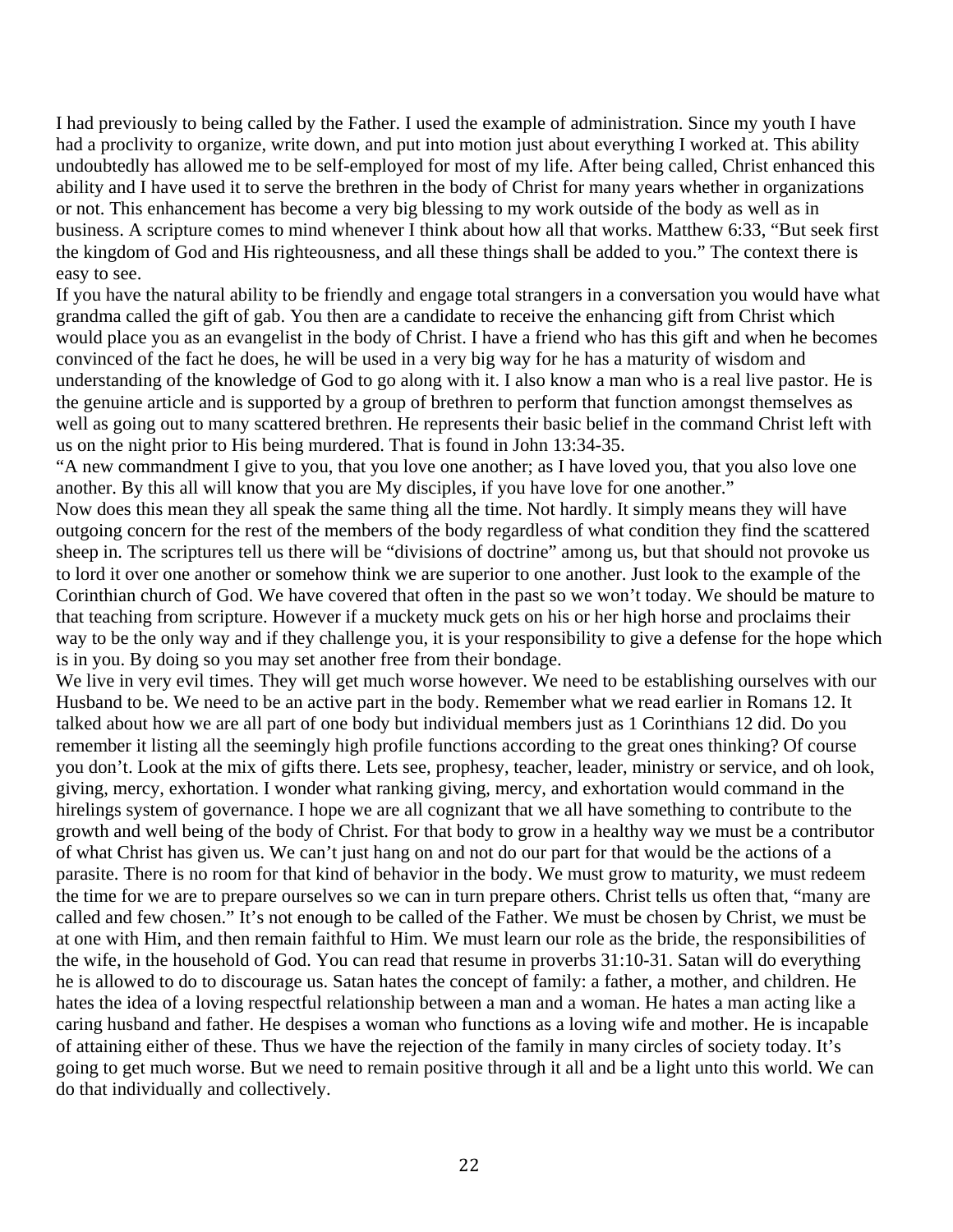We read back in Ezekiel 34 about a judgment coming that would be between sheep and sheep and rams and he-goats. Please do not forget the context there. It was clearly defining two very distinct systems of shepherding for the flock of God. Lets go to Matthew 25:31-45 and see that judgment taking place and with the specific criteria which will be used.

"When the Son of Man comes in His glory, and all the holy angels with Him, then He will sit on the throne of His glory.

All the nations will be gathered before Him, and He will separate them one from another, as a shepherd divides his sheep from the goats.

And He will set the sheep on His right hand, but the goats on His left.

Then the King will say to those on His right hand, Come you blessed of My Father, inherit the kingdom prepared for you from the foundation of the world: for I was hungry and you gave Me food; I was thirsty and you gave Me drink; I was a stranger and you took Me in; I was naked and you clothed Me; was in prison and you came to Me.

Then the righteous will answer Him, saying, Lord when did we see you hungry and feed, or thirsty and give drink? When did we see You a stranger and take in, or naked and clothe? Or when did we see You sick, or in prison, and come to You?"

Please notice the attitude of those being set to the right side. It is incredibly humble. They are standing before Christ and not recognizing when they did these things to Him. That is because they did it to all the members of His body. It was a way of life to them. No dominion. No requirement to pay up first. Just love for one another, complete outgoing concern for others. Lets not lose sight of the conditions here. They sound incredibly similar to those listed in Ezekiel 34. That's not a coincidence. They are the aftermath of worthless shepherds ruling the body with force and cruelty. These hirelings and he-goats took the shirts off the flock's back to promote themselves and their agendas.

Look what the King says to the humble sheep, the meat and potatoes of His body.

40: "And the King will answer and say to them, Assuredly I say to you, inasmuch as you did it to one of the least of these My brethren, you did it to Me."

Is this not just incredible. The Greek word least here is #1646, elachistos. These are the very little unnoticeable parts of the body, the little tiny sheep, the helpless ones. The righteous sheep are not respecters of persons or positions. They are true servants, ministers of the gifts they have been given to serve the entire body.

Now on the other hand we have the goats who have scattered and starved the sheep, spouting off their vain self- importance instead of shutting their mouths after the King gives His judgment. Just listen to their selfrighteous answer coming up here.

41-45: "Then He will also say to those on His left hand (goats as v:33 defines them), Depart from Me, you cursed, into the everlasting fire prepared for the devil and his angels (messengers), for I was hungry and you gave Me no food; I was thirsty and you gave Me no drink; I was a stranger and you did not take Me in; naked and you did not clothe Me, sick and in prison and you did not visit Me.

Then they will answer Him saying, Lord when did we see you hungry or thirsty or a stranger or naked or sick or in prison, and did not minister to You!" (Just listen to the arrogance here. They are telling the King, the Judge, that they always did it).

45: "Then He will answer them, saying, Assuredly I say to you, inasmuch as you did not do to one of the least of these, you did not do to Me."

Christ isn't about to argue the point with them. It is very sobering to read what He says is their reward for such actions in verse 41. The everlasting (age-ending) fire prepared for the devil and his messengers. Wonderful company! This is not a light thing.

Jeremiah 23:1-2 comes full circle here.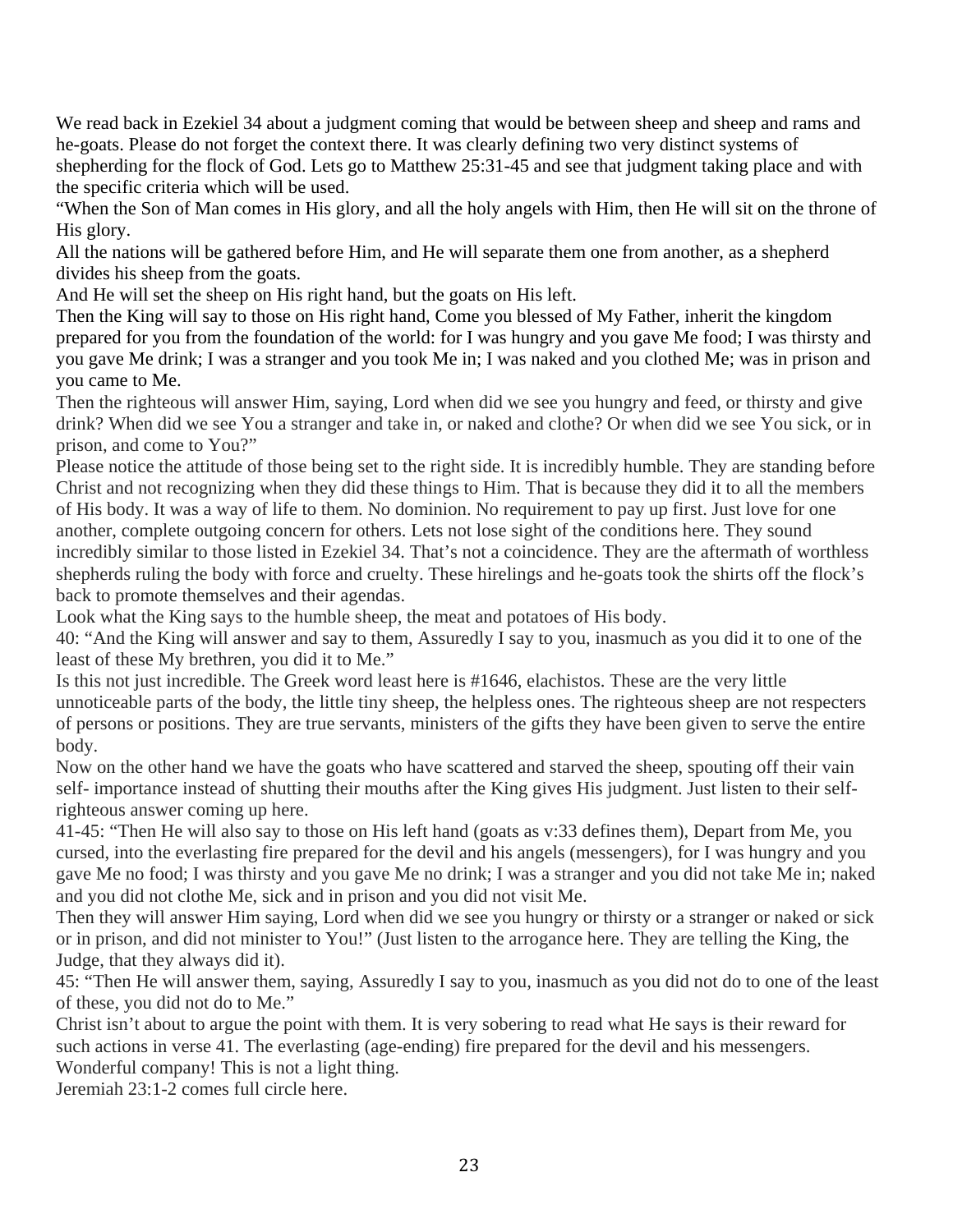"Woe to the shepherds who destroy and scatter the sheep of My pasture says the Lord. Therefore thus says the Lord God of Israel against the shepherds who feed My people; You have scattered My flock, driven them away, and not attended to them. Behold, I will attend to you for the evil of your doings, says the Lord." These are the blind guides who constantly devour and use the sheep up until they are spiritually hungry, thirsty, sick and strangers. Why? Because they have been separated from the body of Christ. They have been dumbed down to believe that they need to go through a surrogate to reach their betrothed. Without the one-onone contact with our Husband to be we will become hungry, thirsty, sick, and estranged from Him. The oratory of the great ones turns the sheep from Christ and unto themselves for their self-glorification. They proclaim that they are the anointed representatives of God and that they have been chosen to complete the work of God here on earth.

James 1:26-27 has an answer to them and a lesson for us all to learn.

"If anyone among you thinks he is religious, and does not bridle his tongue but deceives his own heart, this ones religion is useless. Pure and undefiled religion before God and the Father is this: to visit orphans and widows in their trouble and to keep oneself unspotted (aspilos: unblemished) from the world." Follow this up with Christ's instruction to the muckety muck hirelings and wannabe's of His time here on earth.

Matthew 23:11-14;

"But he who is greatest among you shall be your servant. And whoever exalts himself will be abased and he who humbles himself will be exalted. But woe to you, scribes and Pharisees, hypocrites! For you shut up the kingdom of heaven against men; for you neither go in, nor do you allow those who are entering to go in. (They get in between the called and God.) Woe to you scribes and Pharisees, hypocrites! For you devour widow's houses, and for pretence, make long prayers. Therefore you will receive greater condemnation." What simple instruction to the body of Christ at this time. Why orphans and widows? Because so many who have been called of the Father unto His Son have been separated from the Father and Son by the worthless shepherds, the false apostles of the angel of light. These benefactors and surrogates have placed themselves between the called of the Father and the Son. They need to bridal their tongues and repent of the deceptive speaking and lies they have used to turn the brethren aside after themselves and their organizations. Verse 15: "Woe to you scribes and Pharisees, hypocrites for you travel land and sea to win one proselyte, and when he is won, you make him twice as much a son of hell as yourselves." Their code word for this is, "we need to finish the work."

Their cafeterias are drying up more and more each year. Christ is going to finish His work and His work is completing the number of His bride. Only then will He return for her and usher in His kingdom. As Exodus 12:3-4 teaches us, there is a set number who will feed on the lamb in the Fathers household. In fact those 2 verses contain two very important prophetic events in the plan of salvation as we have addressed often in the past in great detail and it is worth touching upon here at this time.

"Speak to all the congregation of Israel, saying: on the tenth of this month (abib) every man shall take for himself a lamb, according to the household of his father, a lamb for a household. (The Fathers household has one Passover lamb, Jesus the Christ.) And if the household is too small for the lamb, let him and his **neighbor**  next to his house take it according to the number of the persons; according to each man's need you shall make your count for the lamb."

The scriptures have just told us there is a set number who were and are to internalize the Passover Lamb of the household of God the Father. That number was never reached under the first marriage covenant with Israel. This time the gentiles (neighbors) have been called to complete the number assigned to the Lamb. Oh yes! Christ will finish His work!

Much more can be said about those whom Christ says feed on His sheep. He clearly calls them by the names of their activities: hirelings, thieves, robbers, destroyers, he-goats, worthless shepherds, false apostles, etc.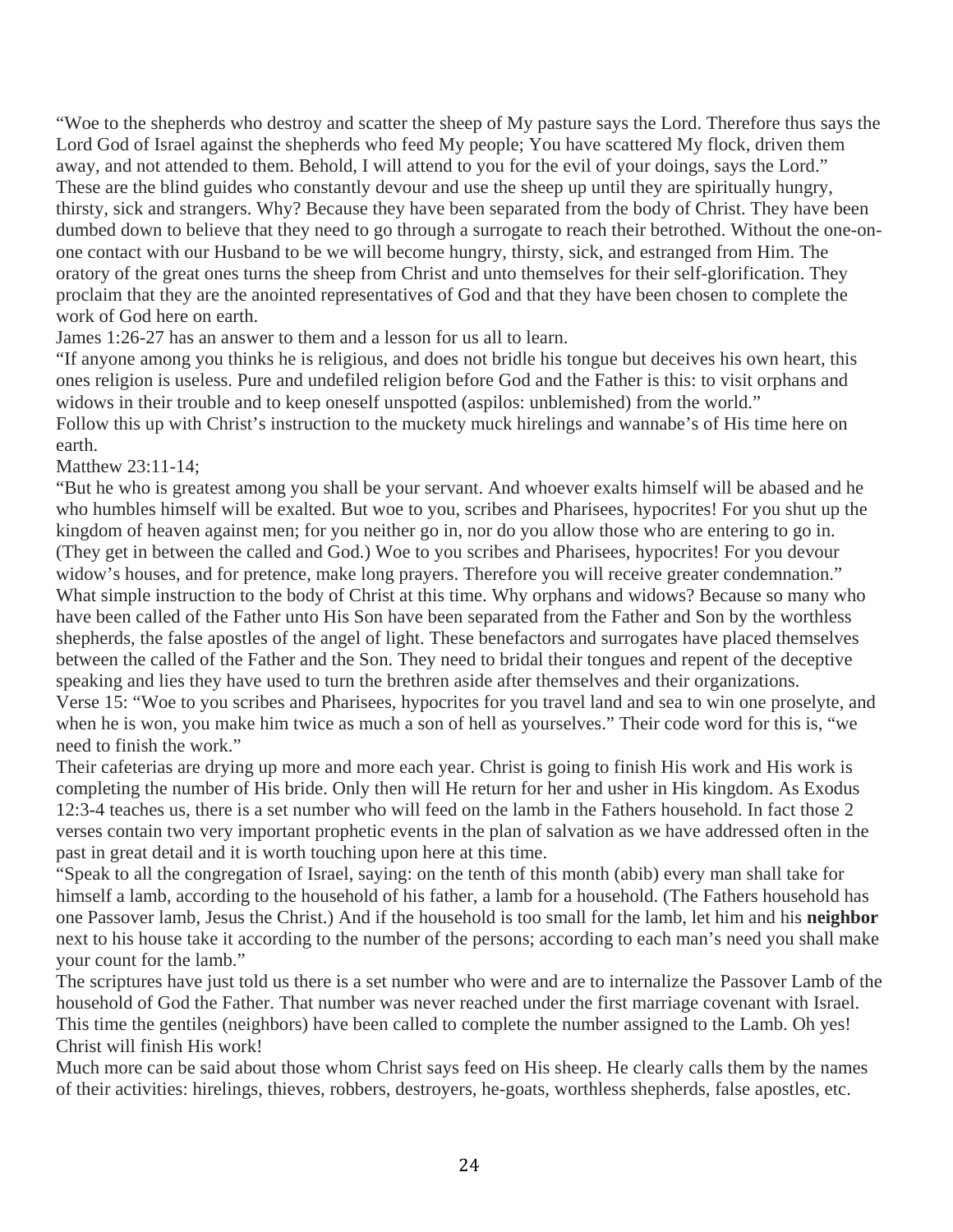There is no mistaking what He is talking about and how they function. It is never too late to repent of such things and join the effort to minister to the body as scripture commands. We can only hope such a thing happens.

Now let's move on to the wolves. Please do not ever confuse a wolf and a hireling. They are completely different. A wolf seeks blood and death. They will operate in a pack or do so as a loner. The packs are easy to distinguish. The loner is much more discrete in his tactics but the result is the same. We will cover him shortly.

The wolf pack does not try to disguise itself. It is completely open in what it means to do. They wish to completely destroy the sheep of God. They will use any means available to do so. They can use the governments of this world, the religions of this world, or specific races of this world. History is replete with how they do so. The Church of God has been under siege since shortly after its inception. We read about it in the epistles of the new covenant scriptures. Secular writings are also full of the accounts of persecution. Satan will not let up but can only go as far as God allows. None of this should be a surprise to any of us for we have been forewarned in scripture.

Look how clear Ezekiel 22:27 is;

"Her princes in her midst are like wolves tearing the prey, to shed blood, to destroy souls, and to get dishonest gain."

That is incredibly vivid as to what has and will happen. The pattern of activity is true to form throughout the millennia. The governments of this world have been used to hunt down and destroy the church many times, over and over again.

Look at verse 25.

"The conspiracy of her prophets in her midst is like a roaring lion (Satan himself) tearing the prey; they have devoured souls; they have taken treasure and precious things; they have made many widows in her midst." There are so many brethren completely consumed and addicted to prophesy today it is a disgrace. There are men who God here compares to devouring lions, "living high off the hog" (as grandma would say) on brethren who are helpless to break themselves free from the diet of sugar water they are being feed. It is so bad they can't eat solid food anymore. They need their sugar water rush weekly. They have become spiritually anemic. They are so addicted to the diet being given out by these prophets that they can't even keep track of their failures of predictions. They need all the help they can get from the body. They have become sick and scrawny. Yet the false prophets continue to prey on them with no compassion or mercy. Verse 26;

"Her priests have violated My law and profaned My holy things; they have not distinguished between the holy and unholy, between the unclean and the clean; and they have hidden their eyes from My Sabbaths, so that I am profaned among them."

We have witnessed this in our lifetimes in the church. Look what Worldwide did. How many brethren did we walk with who have now been swung to the dark side. They have been told there is no difference between holy and unholy, clean and unclean, and that the Sabbaths of God are profane.

Zephaniah 3:3-4; "Her princes in her midst are roaring lions; her judges are evening wolves that leave not a bone till morning. Her prophets are insolent, treacherous people; her priests have polluted the sanctuary, they have done violence to the law."

Brethren, we don't have a lot of control over what the governments of this world do to us or will do. We don't have a lot of control over what Satan's religious organizations attempt to do to us. But we do have control over what we allow to happen within the Church of God, the body of Christ. Each of us needs to stand up and set the record straight. We are to be the defenders of the widow and the orphan and above all the true way of God, and the household rules.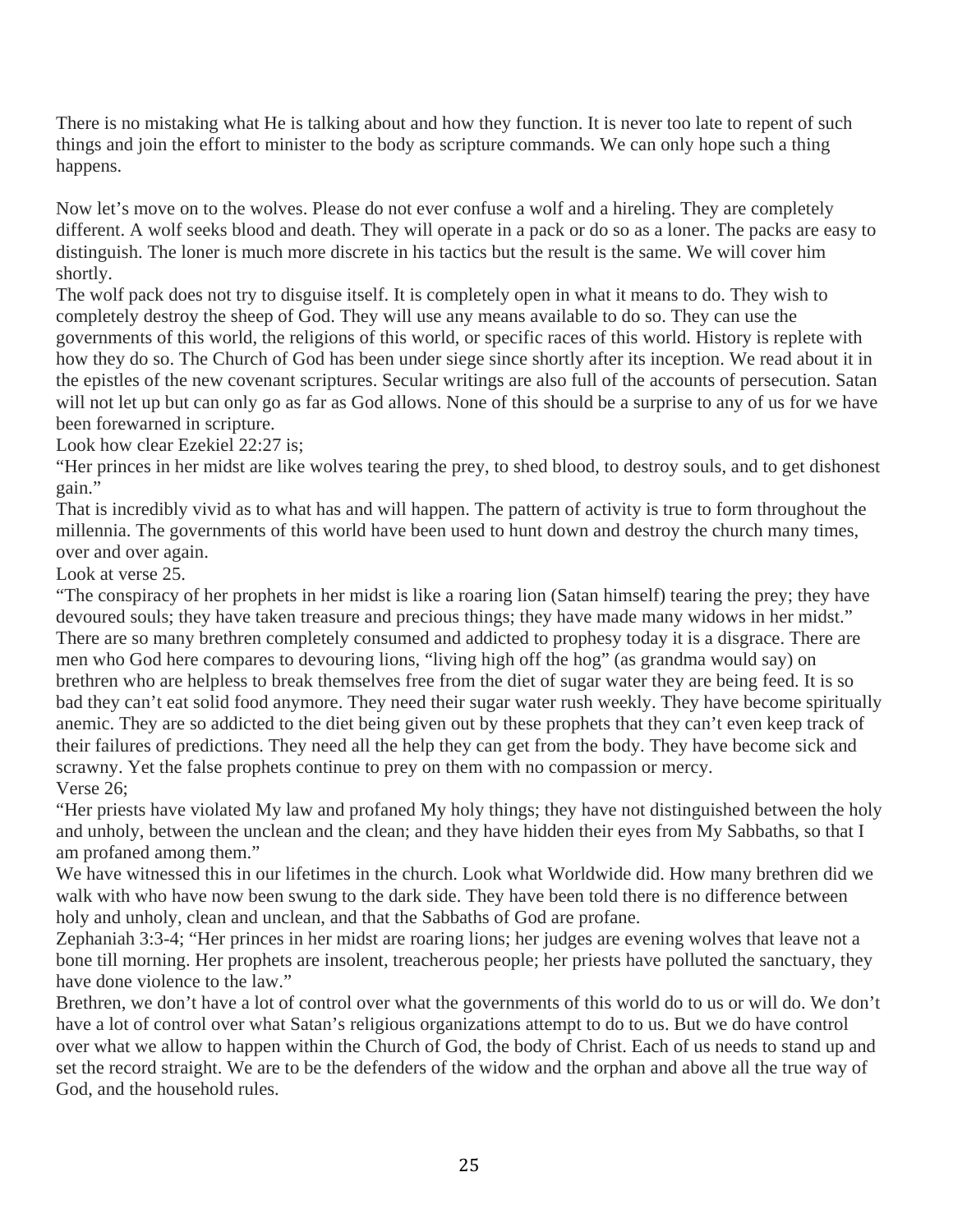Christ tells us He is expecting us to go out among the wolves of the world.

Matthew 10:16-18; "Behold I send you out as sheep in the midst of wolves. Therefore be wise as serpents and innocent as doves. But beware of men, for they will deliver you up to councils and scourge you in their synagogues. And you will be brought before governors and kings for My sake, as a testimony to them and the gentiles."

Paul's exhortation to the elders in Ephesus should be a call to arms for us. He tells us clearly about the wolves and the hirelings.

Acts 20: 27-31.

"For I have not avoided declaring to you the whole counsel of God. Therefore take head to yourselves and to all the flock, among which the holy spirit has made you overseers, to shepherd the church of God which He purchased with His own blood.

For I know this, that after my departure savage wolves will come in among you, not sparing the flock. Also from among yourselves men will rise up, speaking misleading things, to draw away the disciples after themselves.

Therefore watch, and remember that for three years I did not cease to warn everyone night and day with tears."

Yes, Paul warned them and thus us about these hirelings and wolves. The wolves would attack in packs from outside but the hirelings would come from within. That is the pattern throughout the scriptures with one exception.

Lets now deal with the deadliest wolf of them all. Think back to earlier when I talked about my encounter with the lone wolf on the shores of the Attawapiskat River. I learned a profound spiritual lesson from this encounter. This lone wolf had come completely out of character for a wolf. It was very calm as it watched me for hours. It was not afraid and was very confident with itself. One could easily have thought it was a domestic dog by its behavior. However that would be a deadly mistake. I have subsequently learned that this behavior is not uncommon to wolves that have left the pack and are loners.

Matthew 7:15-20. Here is a life saving lesson from our Creator and Savior.

"Beware of false prophets who come to you in sheep's clothing, but inwardly they are ravenous wolves." Here we have a wolf who does not look like a wolf but instead portrays a subdued and meek behavior pattern. How do they accomplish this?

It's really quite simple. They surround themselves with a language of love. They intermix it in everything they do to appear as something they are not. All the while they are preaching a gospel of love they are killing and scattering sheep one at a time. Their first move is to determine who the rams are and who the goats are. Many of the goats are young wannabe's. These wise old loner wolves whisper subtle vain confidences to these little he-goats. They puff them up. They bring them into there confidence and slowly direct them to start separating the members of the flock from the rams. They use one of the flocks own to sow doubt about those who have protected the flock. They use the same methods as the wolf in sheep's clothing for he instructs them. With the flock now in confusion and suspicious of one another he makes his move. He feigns concern for all but uses the moment to implicate the rams who have served the flock continually and without burdening it. These lone wolves are very clever and they can throw the switch to the angel of light mode instantly.

I have had to deal with several of these types in the past. One of their patterns is they like to keep the elderly in their fold and scatter everyone else except for the ambitious wannabe little he-goats. These little he-goats are praised and stroked by the wolf in sheep's clothing until he has no use for them anymore and then he scatters them as well. His feeding ground is secure for the elderly can't run any longer.

If you expose this type of wolf for what it is, it will usually flee. But you will need to use spiritual force from on high to accomplish that. They are usually well versed in scripture as Satan was and as he displayed when he tried to tempt Christ in the wilderness. They always will take scripture out of context just as Satan did with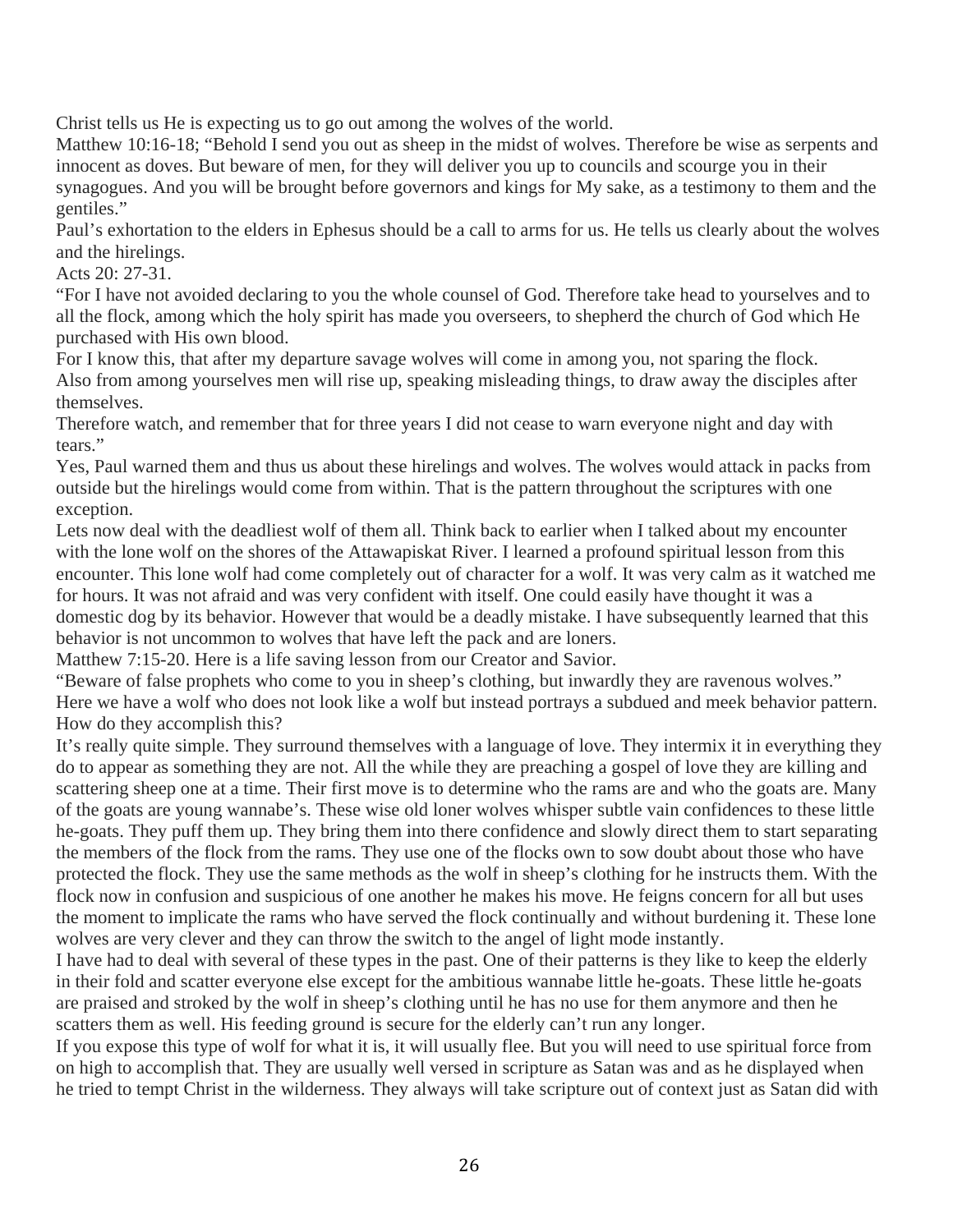Jesus. Remember when he said to him," If you are the Son of God, throw yourself down. For it is written: He will give His angels charge concerning you, and in their hands they shall bear you up, lest you dash your foot against a stone."

Just imagine if Christ had have followed that lead and picked up the challenge according to what Satan had suggested. Our Savior would have committed suicide, self-murder if He had have done so. Wolves in sheep's clothing employ the same tactics of twisting and spinning scripture. That is why Christ follows up this warning about them with the instructions He does.

"Verses 16-20, "You will know them by their fruits. (or its outcome, not by what they say) Do men gather grapes from thorn bushes or figs from thistles? Even so every good tree bears fruit, but a bad tree bears bad fruit. A good tree cannot bear bad fruit, nor can a bad tree bear good fruit. Every tree that does not bear good fruit is cut down and thrown into the fire. Therefore by their fruits you will know them."

We need to be alert to this very deadly type of wolf. I refer to them all as "Freddie" after Christ's example of naming things with a meaning. That being said, they try to pass themselves off as a loveable teddy bear. Now this instruction of patterns here by Christ applies to all who say they are a servant of the body. Put them all to the test. Don't just accept what they say. If they are truly a servant of the body they will act like one. The Bible is filled with example after example of how they are to function. It describes acceptable good fruit and unacceptable bad fruit. Sift what is said through the scriptures. To do so we all need to know the scriptures and be proficient in their use. Remember the Word of God is the sword of the spirit. For instance when someone comes into our midst and preaches a gospel of prophecy, when and where things will happen we need to be very cautious. When challenged they will usually try to demean the one doing so with scriptures such as Revelation 19:10 "...for the testimony of Jesus is the spirit of prophecy" or 1 Thessalonians 5:20; "Do not despise prophecies."

When confronted with scripture many will back down from these frauds because they themselves are weak in their understanding for they have not been feeding one on one with Christ. There are three different Greek words used for prophecy depending on whether it is used as a noun, adjective, or verb. I would recommend we all read what the Vine's Expository Dictionary has to say about them. It is as clear an understanding as one can get on the application of the Greek. We need to educate ourselves so we can all speak about the inspired word of God through the holy spirit in us. Don't be awed by someone telling you they are a prophet of God and can predict when the great events already foretold in scripture will take place as in the dates. It is a complete waste of our time to do so. Our responsibility rests with having read the scriptures and being so familiar with them that when one of these prophesies is unfolding in our time we can recognize it for what it is and function accordingly. That is a faith-building opportunity from God. Scripture tells us if one comes among us and claims to be a prophet sent from God, we need to see if his prediction comes true. The first time it does not that is proof he is not sent from God.

Deuteronomy 18:21-22, "And if you say in your heart, how shall we know the word which the Lord has not spoken? When a prophet speaks in the name of the Lord, if the thing does not happen or come to pass, that is the thing which the Lord has not spoken; the prophet has spoken it presumptuously; you shall not be afraid of him."

Please do not be led astray to a diet of sugar water and certainly do not be afraid or intimidated by them or what they say. We must rid them from our midst and continue to eat the solid food provided to us by Christ who sits with us at the table every time we open our Bibles to let Him in. As brethren we can assist one another in this for we do glean from all four corners of our Master's field. But we must be sure it is His field we are working in.

We have covered a lot of ground today about a very important subject to the well being of the body of Christ. We have let the scriptures tell us repeatedly how the body will function as to ministering to itself. Most of it has been from the perspective of dangers we are to avoid as to letting someone separate us from Christ and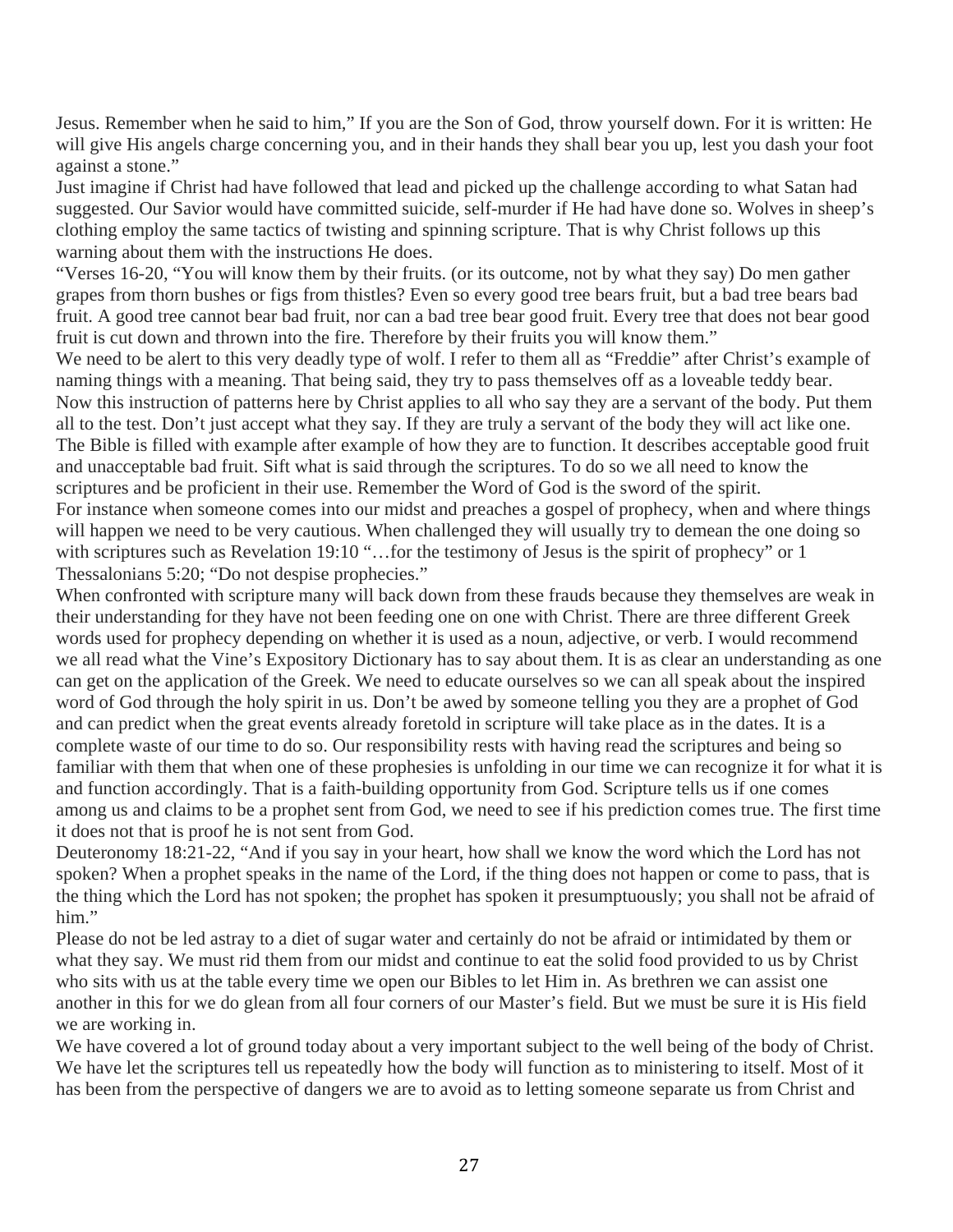following them as our head. With all this said we have yet another lesson prepared for us by Christ. It is not an easy one to embrace. It all comes down to whom Christ places in His body. It is Him and Him alone who does this and at times it can appear very bizarre to us.

Let's take the case of the apostle Paul. He has been used to instruct us in righteousness more than anyone else beside Christ in the NT scriptures. On the surface that may not strike some as odd but there was a time when Paul was the most ravenous wolf the church had ever seen. That's right: ravenous wolf. He murdered the brethren, he put them in prison, he scattered them all over the entire region. He was relentless in his persecution and destruction of the early church. Lets do a little review. He was known as Saul at the time. Acts 7:58, "And they cast him out of the city and stoned him. And the witnesses laid down their clothes at the feet of a young man named Saul."

So who was this Saul and why at His feet?

Galatians 1:13-14, "For you have heard of my former conduct in Judaism, how I persecuted the church of God beyond measure and tried to destroy it. And I advanced in Judaism beyond many of my contemporaries in my own nation, being exceedingly zealous for the traditions of my fathers."

Acts 8:1 and 3, "Now Saul was consenting to his death (Stephen's). At that time a great persecution arose against the church which was at Jerusalem; and they were all scattered throughout the regions of Judea and Samaria, except the apostles." and "As for Saul, he made havoc of the church, entering every house, and dragging off men and women, and committing them to prison."

Acts 9:1-2, "Then Saul still breathing threats and murder against the disciples of the Lord, went to the high priest and asked for letters from him to the synagogues of Damascus, so that if he found any who were of the Way, whether men or women, he might bring them bound to Jerusalem."

Here we have a classic case of a religious organization persecuting the church of God with the states approval. This has happened time and time again, and will again as well. This is the pattern of one of the packs of wolves working with the other to destroy the flock. Saul was the most zealous wolf in the pack. His actions and intents were not cloaked in any way. That is how the wolf pack functions. They are very different from the lone wolf as we have discussed.

Now we know what took place next in Saul's life. He was smitten by Christ on the road to Damascus. I am amazed at Saul's response to Christ when this happened. "So he trembling and astonished said, Lord, what do you want me to do? And the Lord said to him, arise and go into the city, and you will be told what to do." This guy was really an incredible person. He wanted to obey the word of God but he had only known it through the filter of the traditions of the elders or Judaism. He had been a wannabe that made good on his goal of having dominion and prestige over others. That was and is a characteristic of Judaism in many of its sects. When looking for a Biblical definition of a ravenous wolf there should be an equal sign, followed by Saul. He was absolutely brutal to the brethren. Those in Damascus knew about him as I am sure the whole of the early Christian world did as well.

:13-16, "Then Ananias answered, Lord I have heard from many about this man, how much harm he has done to Your saints in Jerusalem. And here he has authority from the chief priests to bind all who call on Your name. But the Lord said to him, go for he is a chosen vessel of Mine to bear My name before gentiles, kings, and the children of Israel. For I will show him how many things he must suffer for My names sake." Put yourself in Ananias' position. How do you think you would have felt about taking this wolf in and baptizing him? Let's be honest with ourselves. A lot of unsavory thoughts would flood our minds. The brethren in Jerusalem were no different.

Verse 26; "And when Saul had come to Jerusalem, he tried to join the disciples; but they were all afraid of him, and did not believe that he was a disciple."

What a difficult test from God. We can imagine scenarios about judging them by their fruits but this is to such an extreme it is almost unimaginable. This is where the spirit of God comes into play. If we are left to reason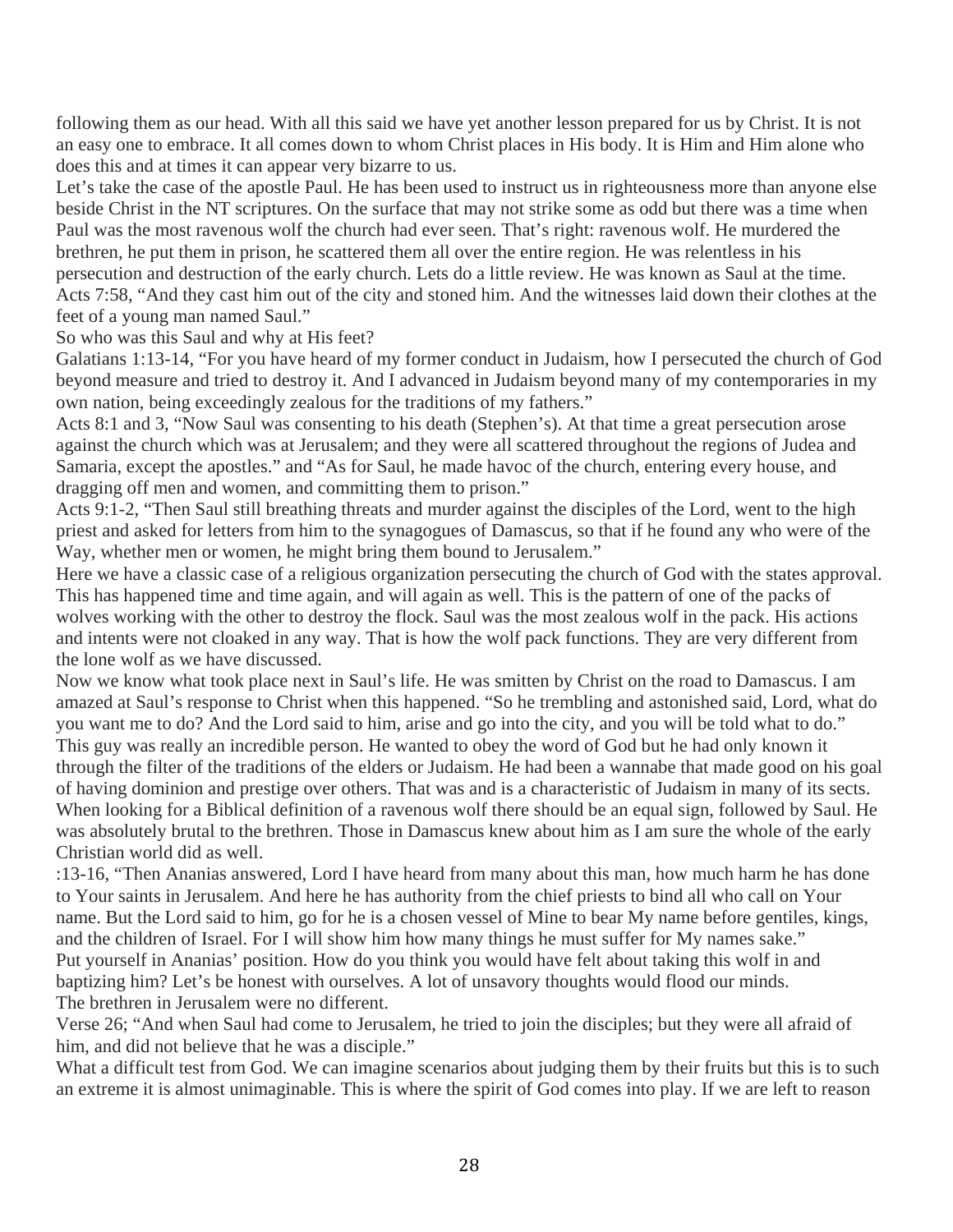such things out by the spirit in man we would probably lynch him, plain and simple. At least I know I would. But we have been given another spirit, which helps us to discern the things of God. I was placed in somewhat of a situation like this many years ago. I had been warned about the nature and actions of a particular individual in a former organization. He feigned humility and a change in character and actions from what he was advertised to be in the past. I accepted him at the first after the example of the early church, but in my case I realized I had made a mistake. His teeth started to show so I acted accordingly, but not until harm had been done to the body. I bear that error in my mind today more often than I probably should, but it was a low point in my growth in the grace and knowledge of Jesus Christ. All too often we overlook or completely miss some very clear signs. We must all be vigilant to not second-guess the spirit of God in such matters. I am sure many of you understand what I am saying since I know you have walked in many similar things. So what is the lesson God has and is teaching us about a repenting wolf, hireling, he-goat, etc? I think it is obvious but all the same very uncomfortable. Forgiveness is something we are to incorporate in everything we do in the body, however, stupidity is not. Forgiveness is not just given but it is earned only after true repentance. We only have a portion of God's spirit and mind. We can't get cocky and think we have to forgive just because someone says they have repented and thinking we need to demonstrate some type of superior understanding of mercy. We need to see **proof** of it by sustained fruits under all conditions. This is not an easy task we have before us individually or as a body, but it is one we have to undertake when and if it arises. Something to think and pray about so it does not catch us off guard or unawares! This all falls on our shoulders as the individual members of the body of Christ. We can't be passive about it, but rather be very alert to it. We need to be very active to fulfill our designated functions. Revelation 19:7-8 can't make those points any clearer.

"Let us be glad and rejoice and give Him glory, for the marriage of the lamb has come, and His wife **has made herself ready.** And to her it was granted to be arrayed in fine linen, clean and bright, for the fine linen is the **righteous acts of the saints**."

That is very, very personal. No one can do it for us. Our Husband will assist us in becoming complete according to His desire. That is His work at this time. Choosing and preparing His bride so she can be presented to Him as a righteous unblemished wife for eternity. She will then assist Him in all the family functions. Let's let Paul once again review part of that process with us. Then we will review what our Husband and Father both expect of us.

## Ephesians 5:22-32;

"Wives submit (willingly yield) to your own husbands, as to the Lord. (no surrogates or meddlers allowed and certainly no hireling)

For the husband is head of the wife, as also Christ is head of the church; and He is the savior of the body. Therefore just as the church is subject to Christ, so the wives to their **own** husbands in everything.

Husbands, love your wives, just as Christ also loved the church and gave Himself for it, that He might sanctify and cleanse it with the washing of water by the word, that He might present it to Himself a glorious church, not having spot or wrinkle or any such thing, but that it should be holy and without blemish. So husbands ought to love their wives as their own bodies; he who loves his wife loves himself. For no one ever hated his own flesh, but nourishes and cherishes it, just as the Lord does the church.

For we are members of His body, of His flesh, and of His bones.

For this reason a man shall leave his father and mother and be joined to his wife, and the two shall become one flesh.

This is a great mystery but I speak concerning Christ and the church."

No mystery to us brethren! To those who are infected by the spiritual disease of dominion over another it is a complete mystery. They are deluded to the point that they feel they have authority to step in between Christ and His church and direct it as they deem necessary. That always results in a complete redirection and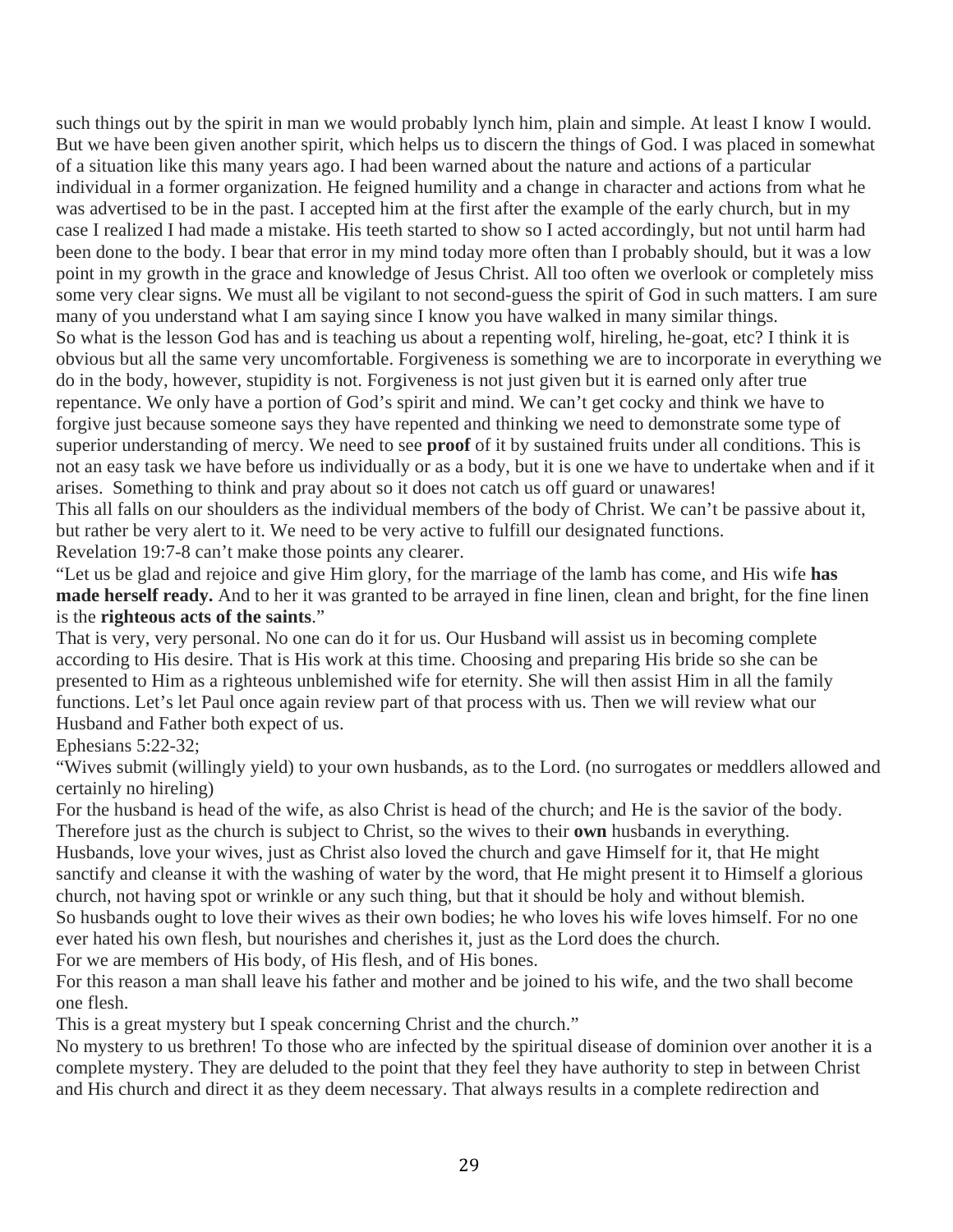separation from the simplicity in Christ. Our Husband, Jesus Christ will finish His own work, not some hireling or wannabe. No benefactor or surrogate allowed.

These hirelings have wreaked havoc on the called of God and we have all been dumbed down by them and their system at one time or another. I know that was the case with myself. Let's see how Matthew 25 addresses this point and its eventual outcome.

Verses 1-13;

"Then the kingdom of heaven shall be likened to ten virgins who took their lamps and went out to meet the bridegroom. Now five of them were wise, and five foolish. Those who were foolish took their lamps and took no oil with them, but the wise took oil in their vessels with their lamps.

But while the bridegroom was delayed, they **all** slumbered and slept. (This is a very important point here. Both the foolish and the wise slumbered and slept. I used to know a fellow who declared he had never done either. If that's the case he would not be listed among the virgins of Christ. What's the alternative! My point being here is none of us can look down our nose at another regardless of how wise we may think we are.) And at midnight a cry was heard: behold the bridegroom is coming: go out to meet him!

Then all those virgins arose and trimmed their lamps. And the foolish said to the wise, give us of your oil, for our lamps are going out. (Think long and hard about this point and example here. We have some of the called of God who didn't know how to replenish their oil in their lamps. Why? Because someone had always done it for them. They relied on someone else to do it. They had not spent enough one on one time with Christ to learn to do it themselves. But the other virgins had. They knew where to secure the oil as well as how to secure it. They also knew it was not theirs to give. They had purchased it with time and effort.

9: But the wise answered, saying, lest there should not be enough for us and you; go rather to them who sell, and buy for yourselves. (that would be from the Father and the Son)

And while they went to buy, the bridegroom came, and those who were ready went in with him to the wedding: and the door was shut.

Afterwards the other virgins came also, saying, Lord, Lord, open to us! But he answered and said, assuredly, I say to you, I do not know you.

Watch therefore, for you know neither the day nor the hour in which the Son of man is coming." What an incredible illustration and lesson to the bride of Christ. We need to keep the lifeline unbroken between ourselves, and our husband. He and He alone will sustain us for it is He who purchased us with His blood. The Father has called us but it is the Son who will do the choosing. Then it is up to us to remain faithful to Him. No letting down, no letting an interloper in between us for any span of time.

All of these scriptures we have been reviewing today instruct us in Biblical patterns of instruction. God calls His church a flock, a bride, and a body. The pattern of instruction associated with each teaches us the very same lessons. They are precept upon precept, line upon line, here a little there a little.

I personally believe the most instructive series of scriptures as to our description, as to what we are to be doing to fulfill our calling as the bride of Christ are found in Proverbs 31:10-31. It is focused around the activities and character of a bride of great value. One who has prepared herself to serve her husband and his household. It is a complete resume of what our spiritual activities should be in that regard. Please apply spiritual applications to each of these functions.

"Who can find a virtuous wife? For her worth is far beyond rubies.

The heart of her husband safely trusts her; so he will have no lack of gain.

She does him good and not evil all the days of her life.

She seeks wool and flax and willingly works with her hands.

She is like the merchant ships, she brings her food from afar.

She also rises while it is yet night, and provides food for her household and a portion for her maidservants. She considers a field and buys it; from her profits she plants a vineyard.